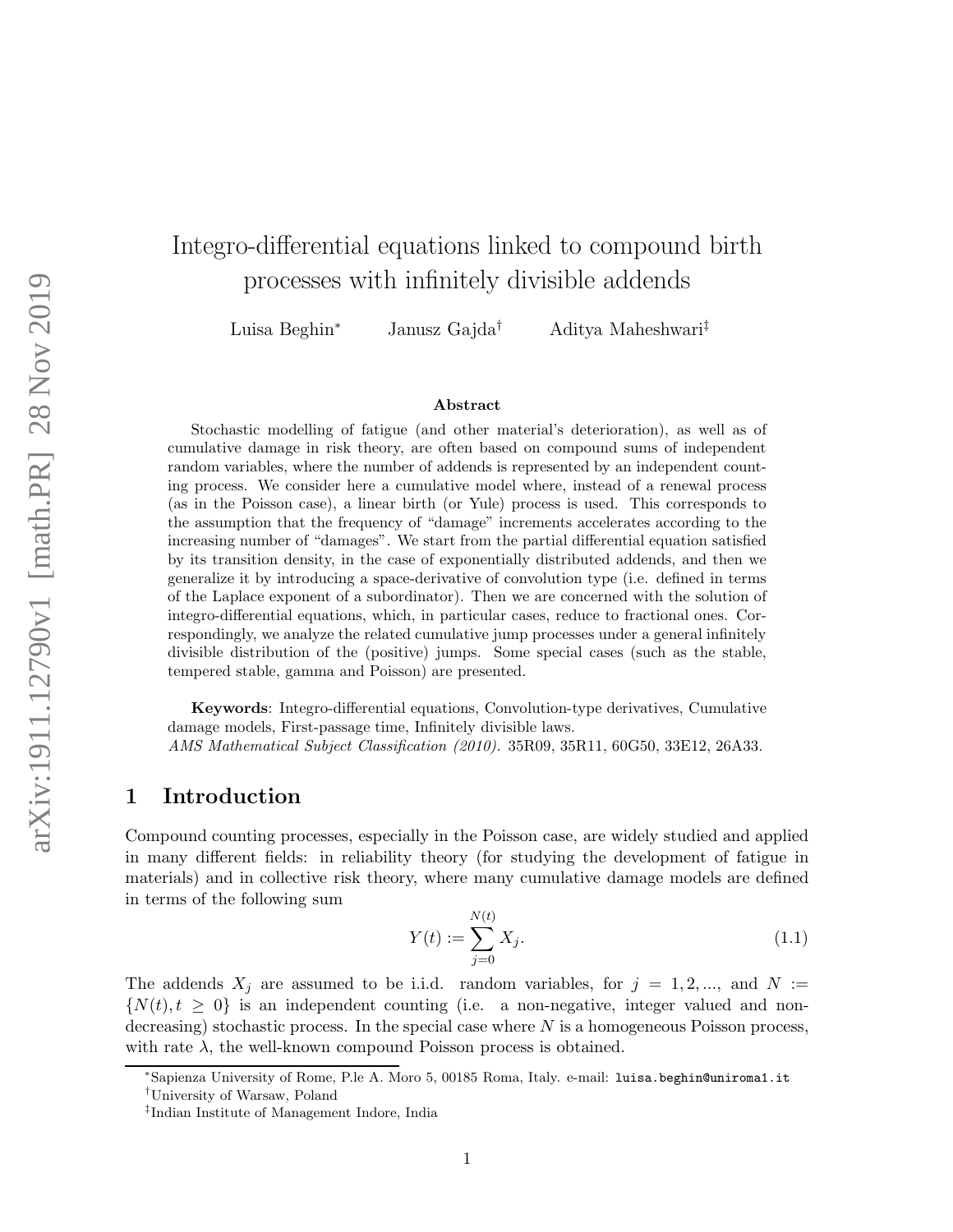Under the assumption that the counting process N is Poisson with parameter  $\lambda > 0$ , and the jumps are exponentially distributed with parameter  $\xi$ , it has been proved in [2] that the distribution of the compound Poisson process defined in (1.1), can be written in terms of a Wright function. Moreover the density of its absolutely continuous component  $f_Y(y, t)$ , for  $y, t > 0$  satisfy the following differential equation

$$
\xi \frac{\partial}{\partial t} f = -\left[\lambda + \frac{\partial}{\partial t}\right] \frac{\partial}{\partial y} f,\tag{1.2}
$$

with conditions

$$
\begin{cases}\nf(y,0) = 0 \\
\int_0^{+\infty} f(y,t)dy = 1 - e^{-\lambda t}\n\end{cases} \tag{1.3}
$$

This process has been generalized in [2] to the fractional case and in [3] the assumption of Gamma distributed jumps has been considered.

We consider here the cumulative process (1.1), when the number of addends, instead of being represented by a renewal counting process (as in the Poisson case), is assumed to be a linear birth (or Yule) process  $B := \{B(t), t \geq 0\}$ , with one progenitor and with rate  $\lambda_k = k\lambda$ , for  $k = 1, 2, ...,$  i.e.

$$
Y(t) = \sum_{j=1}^{B(t)} X_j, \qquad t \ge 0,
$$
\n(1.4)

under the assumption that  $X_j$  are i.i.d. positive random variables, independent from  $B$ . This model can be also described by assuming that each member of a population gives birth independently to one offspring at an exponential time with rate  $\lambda$ . Moreover each member of the population produces a random (positive) "damage" that contribute individually to the "total damage" of the population. Alternatively, we can assume that  $X_j$ 's represent the claim size of the j-th policy holder and that the number of claims for the insurance company evolves in time according to a birth process  $B(t)$ , i.e. when, for example, the arrival rate of the new claims is proportional to the number of the claims previously arrived. In this case a crucial random variable is represented by the time to ruin of the company, i.e.

$$
\tau := \inf\{t : Y(t) > ct + u\}, \qquad u, c > 0,
$$

where  $u$  is the initial capital and  $c$  is constant risk premium rate. For applications to the risk theory of compound birth processes, see the very recent paper [22].

This kind of process has been introduced by [23] for modelling crack growth with accelerating frequency of increments as the crack grows. Also in the cumulative models applied to reliability theory, the study of the first-passage time through a certain critical value, i.e.  $T_\beta = \inf\{t \geq 0 : Y(t) > \beta\}$ , is crucial. In particular,  $T_\beta$  is the fatigue failure time, in the cumulative fatigue model. Since, in case of non-negative addends,  $Y(t)$  is non-decreasing for any  $t$ , we get

$$
P\{T_{\beta} > t\} = P\{Y(t) < \beta\} = F_Y(\beta, t). \tag{1.5}
$$

We recall that the birth process  $B$  is a continuous-time Markov process and, in the linear case, its probability mass function is given by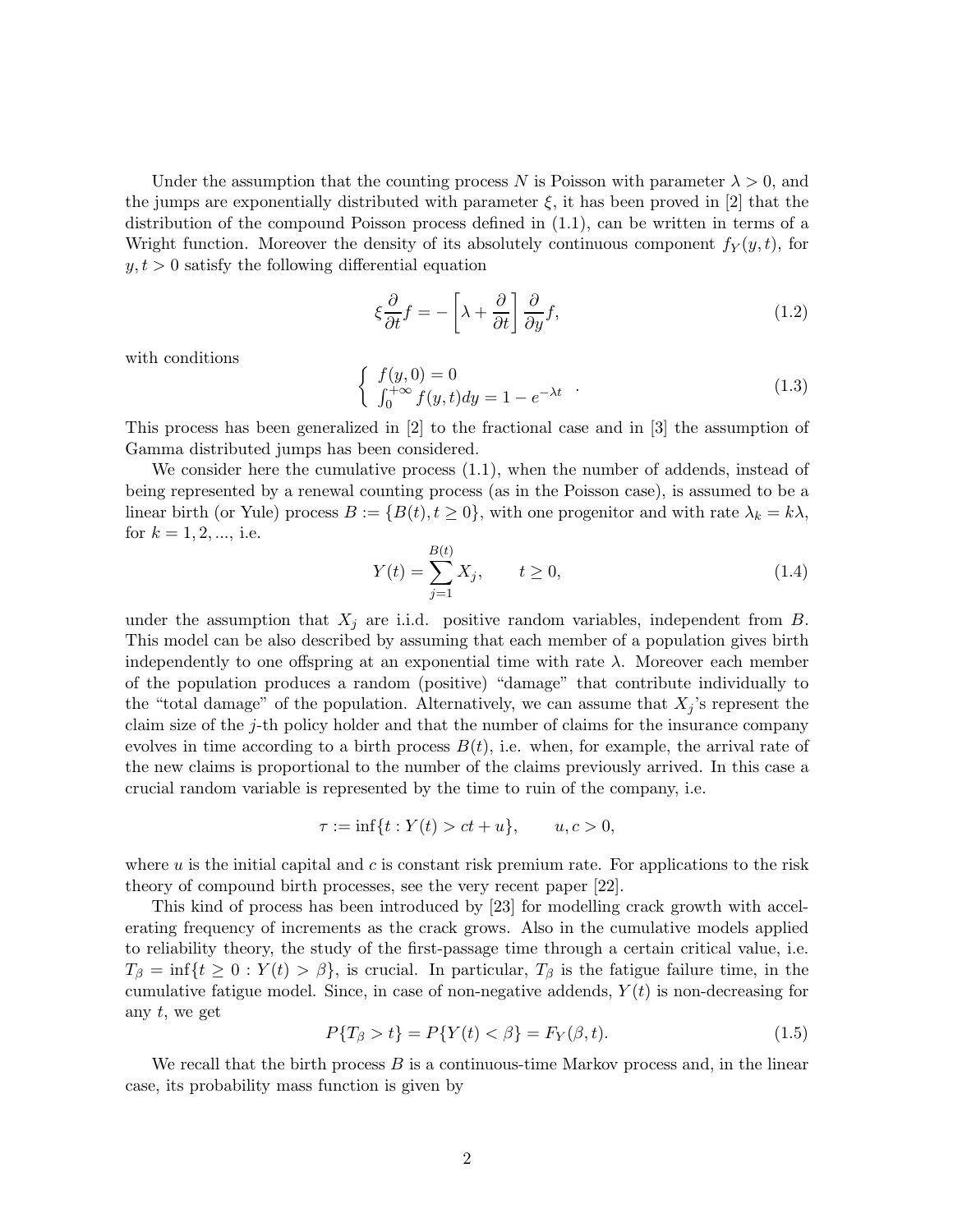$$
p_n(t) := P\left\{B(t) = n | B(0) = 1\right\} = e^{-\lambda t} \left(1 - e^{-\lambda t}\right)^{n-1}, \quad t \ge 0, \ n = 1, 2, \dots
$$

In the fractional case, the birth processes have been studied in [19], [20] and [4]. In [14] a non-markovian generalization of the Yule process has been introduced.

We start by deriving the partial differential equation satisfied by the transition density of (1.4) in the case of exponentially distributed addends; then we generalize it by introducing a space-derivative  $\mathcal{D}_{y}^{g}$  of convolution-type (defined by means of the Laplace exponent  $g(\theta)$  of a subordinator). More precisely, we will be concerned with the the solution to the integrodifferential equation

$$
\frac{\partial}{\partial t} f(y, t) = -\lambda \frac{e^{\lambda t}}{\xi} \mathcal{D}_y^g \left[ f * f \right](y, t), \qquad y, t, \lambda, \xi > 0,
$$
\n(1.6)

under certain initial conditions, where we denote by  $f_1 * f_2$  the convolution of the functions  $f_1$  and  $f_2$ . For the (integral) definition of  $\mathcal{D}_y^g$  see (1.8) below.

We will prove that the solution of (1.6) coincides with the density  $f_{Y_q}$  of (1.4) when the distribution of the addends is extended (from the exponential case) inside the class of infinitely divisible laws. Note that, for  $g(\theta) = \theta^{\alpha}$  and  $\alpha \in (0, 1)$ , the derivative  $\mathcal{D}_{y}^{g}$  reduces to a Caputo fractional derivative of order  $\alpha$  (see (1.8) below) and then equation (1.6) becomes a fractional differential equation. Some special cases (such as the stable, tempered stable, gamma and Poisson cases) will be illustrated. As we will see, our model will prove to be more flexible and adaptable to the real data provided that the appropriate distributions of the addends and the corresponding parameters' values are chosen.

Let  $g : (0, +\infty) \to \mathbb{R}$  be a Bernstein function, i.e. let g be non-negative, infinitely differentiable and such that, for any  $x \in (0, +\infty)$ ,

$$
(-1)^n \frac{d^n}{dx^n} g(x) \le 0, \quad \text{for any } n \in \mathbb{N}.
$$

A function g is a Bernstein function if and only if it admits the following representation

$$
g(x) = a + bx + \int_0^{+\infty} (1 - e^{-sx}) \overline{\nu}(ds),
$$

for  $a, b \in \mathbb{R}$ , where  $\overline{\nu}$  is the corresponding Lévy measure and  $(a, b, \overline{\nu})$  is called the Lévy triplet of g. Then a subordinator is the stochastic process with non-decreasing paths  $A_q$  :=  $\{\mathcal{A}_{q}(t), t\geq 0\}$ , such that

$$
\mathbb{E}e^{-\theta \mathcal{A}_g(t)} = e^{-g(\theta)t},\tag{1.7}
$$

i.e.  $g(\theta)$  is the Laplace exponent of  $\mathcal{A}_g$ . Let moreover  $\mathcal{L}_g(t)$ ,  $t \geq 0$ , be its inverse, i.e.

$$
\mathcal{L}_g(t) = \inf \left\{ s \ge 0 : \mathcal{A}_g(s) > t \right\}, \qquad t > 0
$$

and  $l_q(x,t) = \Pr \{ \mathcal{L}_q(t) \in dx \} / dx$  be its transition density.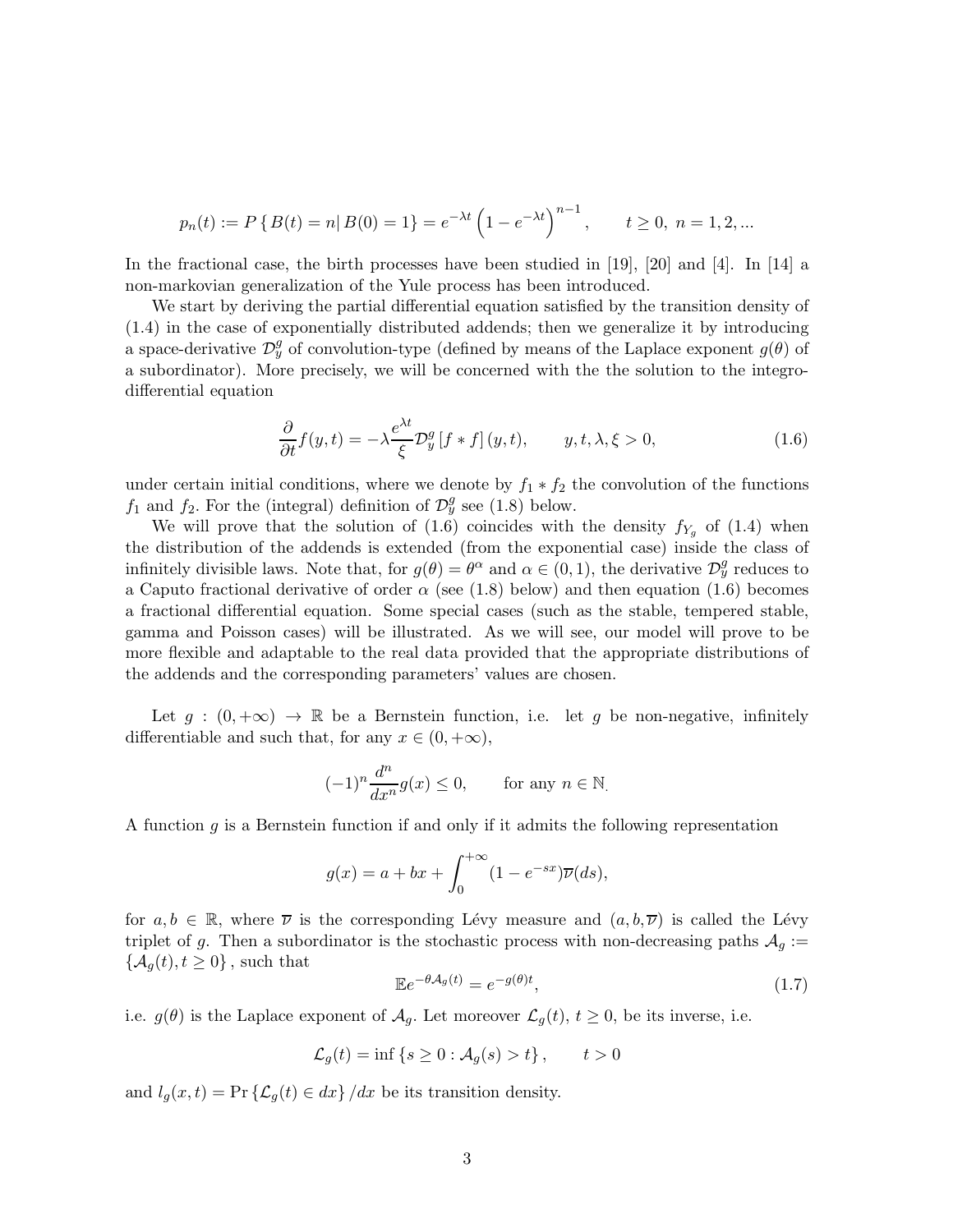We recall the definition of the convolution-type derivative on the positive half-axes, in the sense of Caputo (see [24], Def. 2.4, for  $b = 0$ ):

$$
\mathcal{D}_t^g u(t) := \int_0^t \frac{d}{ds} u(t-s)\nu(s)ds, \qquad t > 0,
$$
\n(1.8)

where  $\nu$  is the tail of the Lévy measure  $\overline{\nu}$ , i.e.  $\nu(s) = \int_s^{+\infty} \overline{\nu}(dz)$ . Convolution-type derivatives (or derivatives defined as integrals with memory kernels) have been treated recently by many authors: see, among the others, [13], [8], [21].

The Laplace transform of  $\mathcal{D}_t^g$  $_t^g$  is given by

$$
\int_0^{+\infty} e^{-\theta t} \mathcal{D}_t^g u(t) dt = g(\theta) \widetilde{u}(\theta) - \frac{g(\theta)}{\theta} u(0), \qquad \mathcal{R}(\theta) > \theta_0,
$$
\n(1.9)

(see [24], Lemma 2.5). It is easy to check that, in the trivial case where  $q(\theta) = \theta$ , the convolution-type derivative coincides with the first-order derivative, while, for  $g(\theta) = \theta^{\alpha}$ , for  $\alpha \in (0, 1)$ , it coincides with the Caputo fractional derivative (see e.g. [12], p.90) of order  $\alpha$ .

# 2 The exponential case

As a preliminary result, we consider the case of the compound birth process  $Y$  with exponentially distributed addends: see [6] and [23] for possible applications, in survival analysis and reliability theory, respectively.

**Lemma 2.1** Let  $X_j$  be i.i.d.  $Exp(\xi)$ , for  $j = 1, 2, \ldots$ , then the density of Y, defined in (1.4), i.e.

$$
f_Y(y,t) = \xi \exp\left\{-\lambda t - \xi e^{-\lambda t}y\right\}, \qquad y, t \ge 0,
$$
\n(2.1)

satisfies the equation

$$
\frac{\partial}{\partial t}f = -\lambda \frac{\partial}{\partial y}(yf), \qquad y, t \ge 0,
$$
\n(2.2)

with  $f(y, 0) = f_X(y) = \xi e^{-\xi y}$ .

Proof. By a conditioning argument, we can write

$$
f_Y(y,t) = \sum_{n=1}^{\infty} p_n(t) f_X^{*(n)}(y),
$$

which, under Laplace transform, gives

$$
\widetilde{f}_Y(\theta, t) = \sum_{n=1}^{\infty} p_n(t) \widetilde{f}_X^{*(n)}(\theta) = \sum_{n=1}^{\infty} p_n(t) \left[ \widetilde{f}_X(\theta) \right]^n
$$
\n
$$
= e^{-\lambda t} \sum_{n=1}^{\infty} \left( 1 - e^{-\lambda t} \right)^{n-1} \left[ \frac{\xi}{\xi + \theta} \right]^n = \frac{\xi e^{-\lambda t}}{\theta + \xi e^{-\lambda t}}.
$$
\n(2.3)

It can be easily checked that (2.1) satisfies equation (2.2) and the initial condition.  $\blacksquare$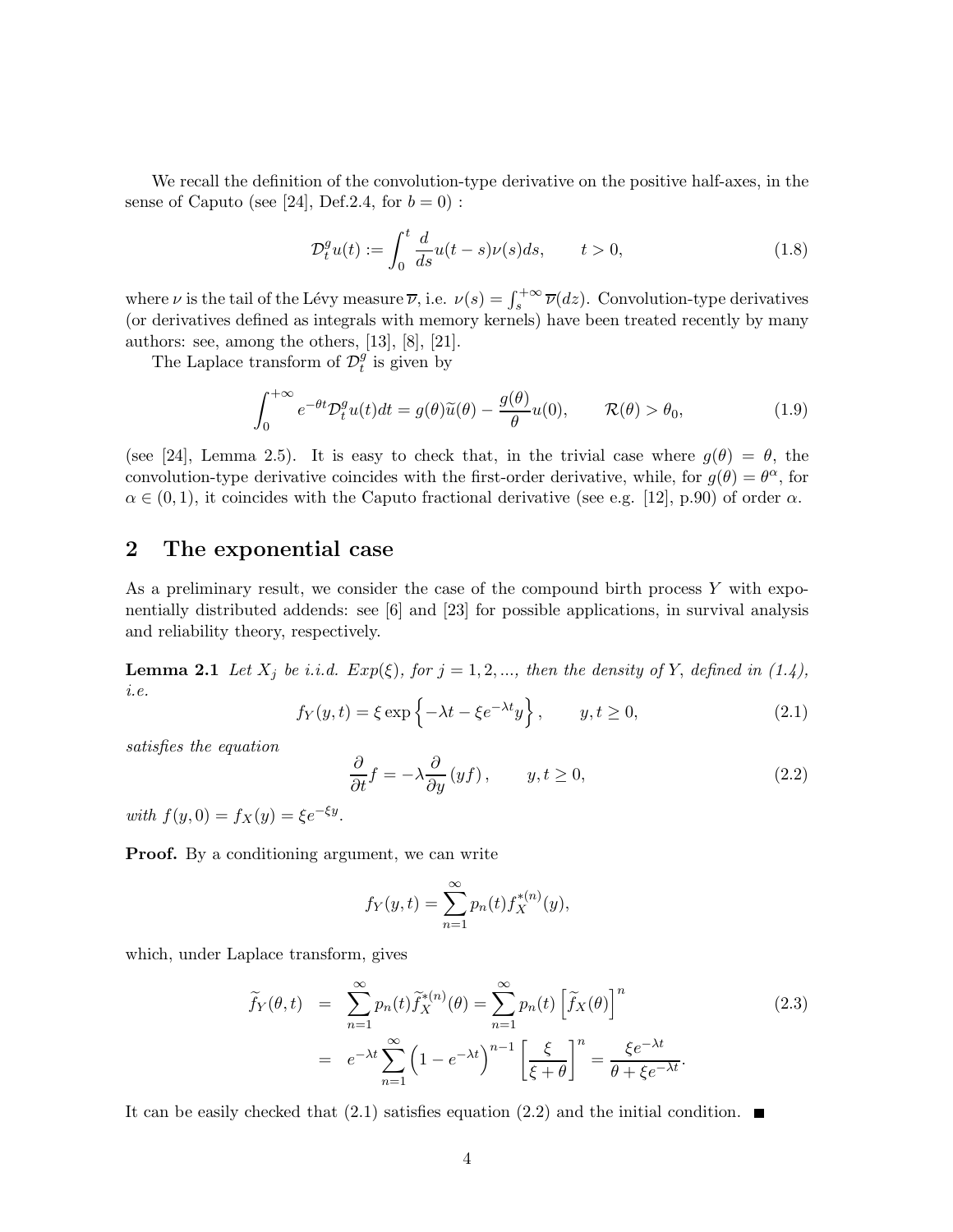In Fig.1 we plot the probability density function (hereafter pdf) of the process  $Y$ , defined in (1.4) (in the case of exponentially distributed addends), estimated directly from the realizations of the process. Moreover we compare it with the theoretical pdf given in (2.1), for different values of t. One can notice the perfect agreement between the theoretical and empirical pdf's.



Figure 1: Compound birth process  $Y$ , with exponential distributed addends: theoretical and empirical pdf's for different values of t and for  $\lambda = \xi = 1$ .

Remark 2.1 Equation (2.2) can be considered as special case of the Fokker-Planck equation with null diffusion coefficient. Moreover, it can be alternatively written as

$$
\frac{\partial}{\partial t}f = -\lambda \frac{e^{\lambda t}}{\xi} \frac{\partial}{\partial y} (f * f), \qquad y, t \ge 0.
$$
 (2.4)

Indeed, we have that

$$
\frac{e^{\lambda t}}{\xi} \frac{\partial}{\partial y} (f_Y * f_Y) = \frac{e^{\lambda t}}{\xi} \xi^2 e^{-2\lambda t} \frac{\partial}{\partial y} \int_0^y \exp\left\{-\xi e^{-\lambda t} z\right\} \exp\left\{-\xi e^{-\lambda t} (y-z)\right\} dz
$$

$$
= \xi e^{-\lambda t} \frac{\partial}{\partial y} \left(y \exp\left\{-\xi e^{-\lambda t} y\right\}\right) = \frac{\partial}{\partial y} (y f_Y).
$$

In the next section, we will generalize the governing equation of our model in the form given in (2.4).

The distribution of the first-passage time of Y through the level  $\beta > 1$  can be written as follows:

$$
P\{T_{\beta} < t\} = \begin{cases} 0, & t \le 0 \\ \exp\left\{-\xi e^{-\lambda t}\beta\right\}, & t > 0 \end{cases} \tag{2.5}
$$

by considering (1.5). The jump in zero of (2.5) is equal to  $P\{T_\beta = 0\} = P\{X > \beta\} = e^{-\xi\beta}$ . The absolutely continuous component thus displays a Gumbel-type distribution. Its mean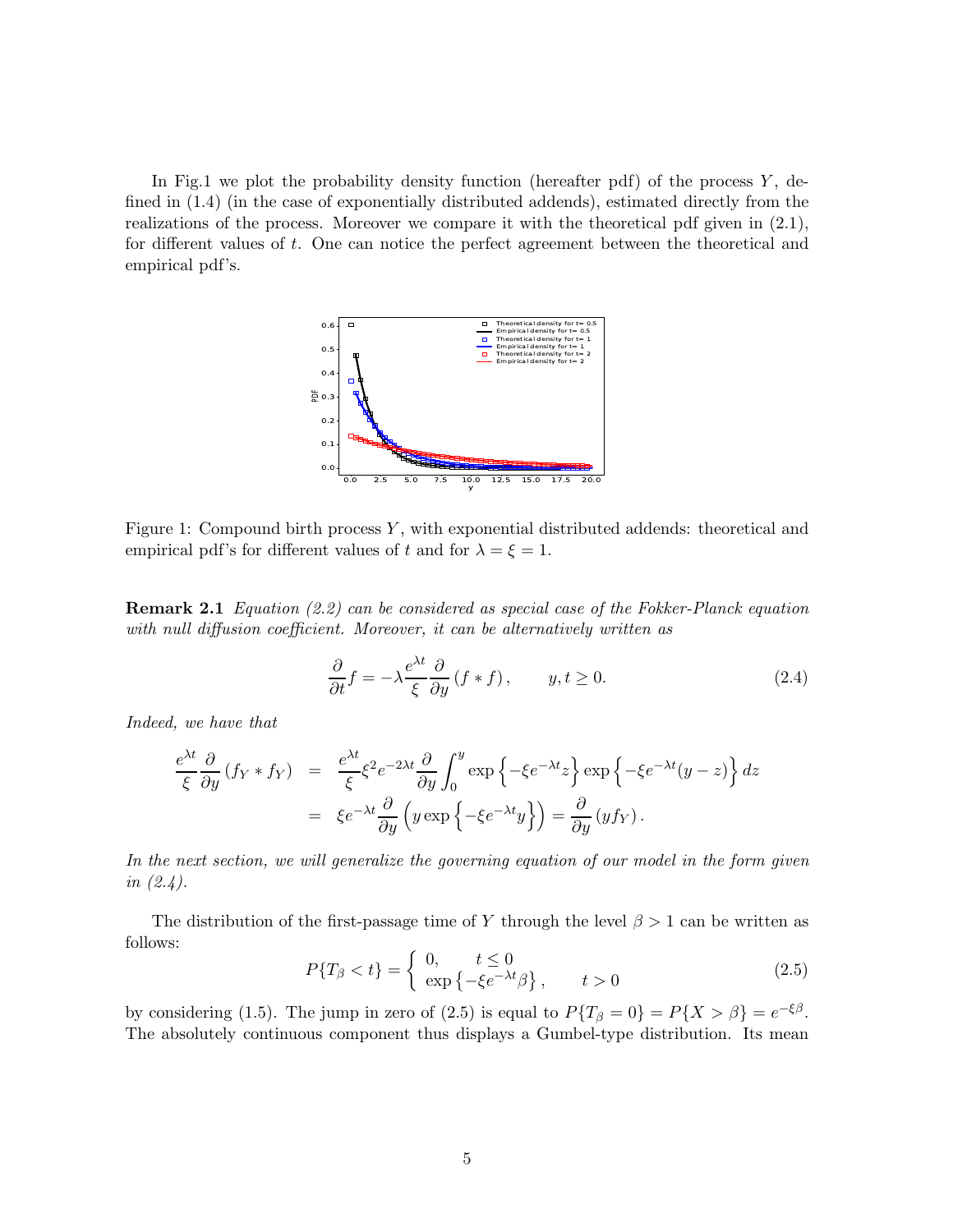value can be obtained as follows:

$$
\mathbb{E}T_{\beta} = \int_{0}^{+\infty} \left[1 - \exp\left\{-\xi e^{-\lambda t} \beta\right\}\right] dt = -\sum_{j=1}^{\infty} \frac{(-\xi \beta)^j}{j!} \int_{0}^{+\infty} e^{-\lambda t j} dt
$$
\n
$$
= -\frac{1}{\lambda} \sum_{j=1}^{\infty} \frac{(-\xi \beta)^j}{j^2 (j-1)!} = \frac{\xi \beta}{\lambda} \sum_{l=0}^{\infty} \frac{(-\xi \beta)^l}{l!} \frac{\Gamma(l+1)^2}{\Gamma(l+2)^2}
$$
\n
$$
= \frac{\xi \beta}{\lambda} {}_{2} \Psi_{2} \left[-\xi \beta| \begin{array}{cc} (1,1) & (1,1) \\ (2,1) & (2,1) \end{array}\right]
$$
\n(2.6)

where

$$
p\Psi_q \left[ x \mid \begin{array}{c} (a_l, \alpha_l)_{1,p} \\ (b_l, \beta_l)_{1,q} \end{array} \right], \quad x, a_l, b_j \in \mathbb{C}, \ \alpha_l, \beta_j \in \mathbb{R}, \ l = 1, ..., p, \ j = 1, ..., q
$$

for  $p, q \in \mathbb{N}$ , is the Fox-Wright function (see [12], p.56). The asymptotic behavior of  $\mathbb{E}T_{\beta}$  can be studied by considering formula (1.12.68), p.67 in [12], so that we can write

$$
\mathbb{E}T_{\beta} = \frac{\xi\beta}{\lambda} H_{2,3}^{1,2} \left[ \xi\beta \vert \begin{array}{cc} (0,1) & (0,1) \\ (0,1) & (-1,1) \end{array} \right],
$$

where

$$
H_{p,q}^{m,n} \left[ x \mid \begin{array}{c} (a_p, A_p) \\ (b_q, B_q) \end{array} \right], \qquad x, a_i, b_j \in \mathbb{C}, A_l, B_j \in \mathbb{R}^+, i = 1, ..., p, j = 1, ..., q
$$

for  $p, q, m, n \in \mathbb{N}$ , with  $0 \le n \le p$ ,  $1 \le m \le q$ , is the H-function (see e.g. [17], p.2). Then, by applying Theorem 1.2, p.19 in [17], for  $\mu = \alpha = 1 > 0$  and  $d = \min\{-1, -1\} = -1$  we get, for  $\beta \to +\infty$ ,

$$
\mathbb{E}T_{\beta} \simeq \frac{\xi \beta}{\lambda} O(\beta^{-1}) = \frac{\xi}{\lambda} O(1).
$$

### 3 The infinitely divisible cases

We now extend the previous results, by considering the relaxation equation with the convolutiontype derivative defined in (1.8). Indeed, it is well-known that the survival (or reliability) function  $\Phi_X(x) := \int_x^{+\infty} f_X(u) du$  of the r.v.  $X \sim Exp(\xi)$  satisfies the so-called relaxation equation

$$
\frac{d}{dx}u(x) = -\xi u(x), \qquad x \ge 0,
$$
\n(3.1)

with initial condition  $u(0) = 1$ . As we will see later, replacing the space-derivative with  $\mathcal{D}_x^g$ corresponds to generalize the distribution of  $X$ , inside the class of infinitely divisible r.v.'s.

**Lemma 3.1** Let  $\mathcal{A}_g$  denote the subordinator defined by (1.7), then the initial-value problem

$$
\begin{cases}\n\mathcal{D}_x^g u(x) = -\xi u(x) \\
u(0) = 1,\n\end{cases} \tag{3.2}
$$

with  $x \geq 0$ ,  $\xi > 0$ , is satisfied by

$$
u(x) = \xi \int_0^{+\infty} e^{-\xi t} P\left\{ \mathcal{A}_g(t) \ge x \right\} dt. \tag{3.3}
$$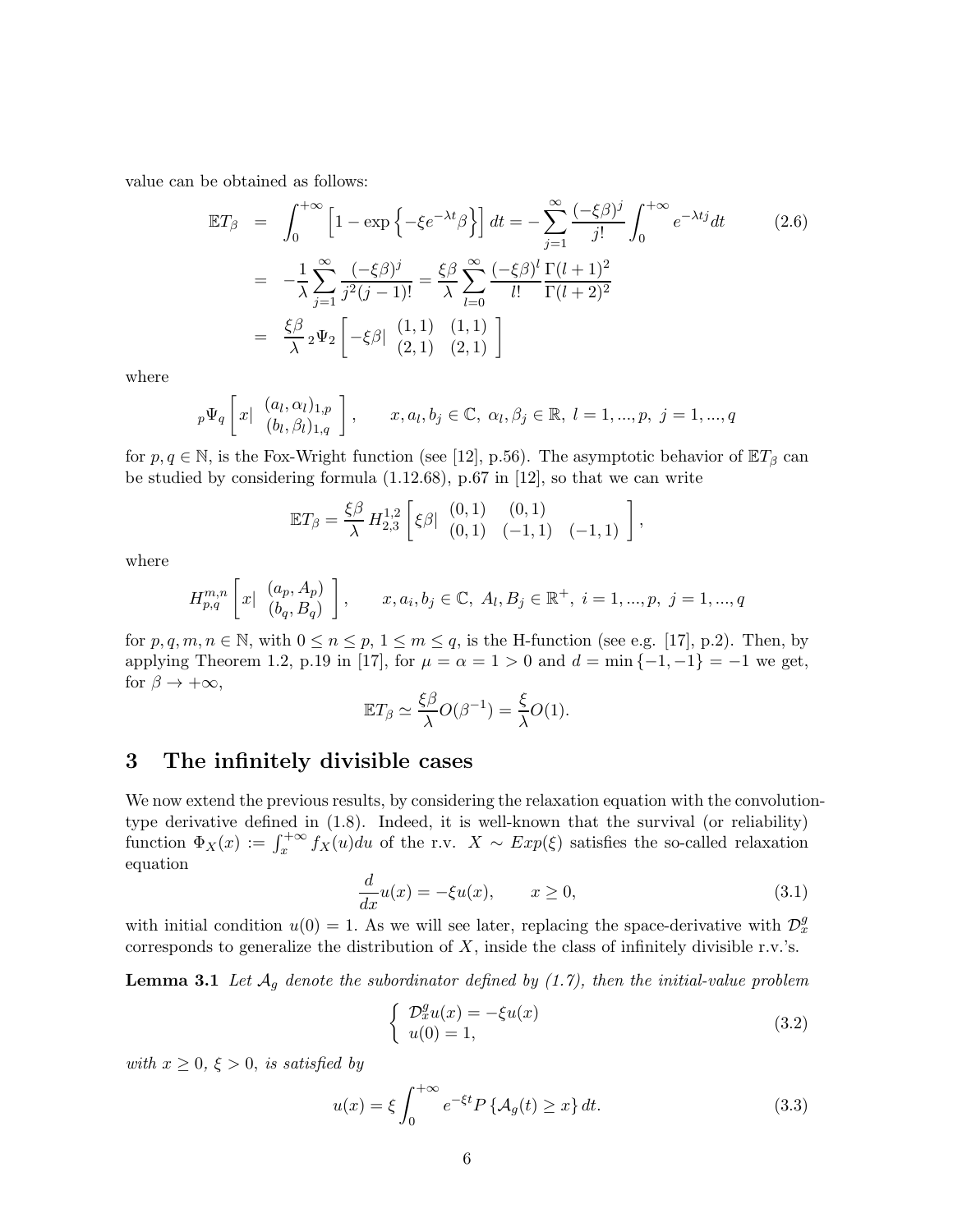**Proof.** We take the Laplace transform of (3.2), by considering (1.9), and get, for  $\mathcal{R}(\theta) > \theta_0$ ,

$$
g(\theta)\widetilde{u}(\theta) - \frac{g(\theta)}{\theta}u(0) = -\xi \widetilde{u}(\theta),
$$

so that

$$
\tilde{u}(\theta) = \frac{g(\theta)}{\theta} \frac{1}{g(\theta) + \xi}.
$$
\n(3.4)

On the other hand, from (3.3) we get

$$
\widetilde{u}(\theta) = \xi \int_0^{+\infty} e^{-\theta x} dx \int_0^{+\infty} e^{-\xi t} dt \int_x^{+\infty} h_g(y, t) dy = \xi \int_0^{+\infty} e^{-\xi t} dt \int_0^{+\infty} h_g(y, t) dy \int_0^y e^{-\theta x} dx
$$
  
\n
$$
= \frac{\xi}{\theta} \int_0^{+\infty} e^{-\xi t} dt \int_0^{+\infty} h_g(y, t) (1 - e^{-\theta y}) dy = \frac{\xi}{\theta} \left[ \frac{1}{\xi} - \frac{1}{\xi + g(\theta)} \right],
$$

which is equal to (3.4). The initial condition is clearly satisfied by (3.3).  $\blacksquare$ 

In the trivial case  $g(\theta) = \theta$ , the differential equation in (3.2) reduces to (3.1), which is satisfied by  $\Phi_X(x) = e^{-\xi x}$ . For  $g(\theta) = \theta^{\alpha}, \alpha \in (0,1)$ , equation (3.2) coincides with the wellknown fractional relaxation equation (see e.g. [9], [16] and [1]). In all the other cases, the solution corresponds to the survival function of a subordinator stopped at an independent exponential time, i.e.  $\mathcal{A}_g(X)$ .

Alternatively, (3.3) gives the probability that the subordinator  $A<sub>g</sub>$  hits (or crosses) a certain level in a random time smaller than an exponentially distributed one. Indeed, by considering that

$$
P\left\{ \mathcal{A}_{g}(t) \geq x \right\} = P\left\{ \mathcal{L}_{g}(x) \leq t \right\},\
$$

we can write the solution of (3.2) as

$$
u(x) = \xi \int_0^{+\infty} e^{-\xi t} P\left\{ \mathcal{L}_g(x) \le t \right\} dt = P\left\{ \mathcal{L}_g(x) \le X \right\},\tag{3.5}
$$

with  $X \sim Exp(\xi)$ . In the special case where  $g(\theta) = \sqrt{\theta}$ , the inverse stable subordinator  $\mathcal{L}_g$ is equal in distribution to a Brownian motion reflecting in the origin and thus (3.5) reduces to the probability that the Brownian motion is under an exponentially distributed barrier at time x, i,e,  $P\{|B(x)| \leq X\}$  (see [1]).

Let us now consider the r.v.'s  $X_i^g$  $j^g$ , for  $j = 1, 2, \dots$ , with survival function  $\Phi_{X^{(g)}}$  coinciding with (3.3). They are thus non-negative, infinitely divisible, with the following Laplace exponent  $\langle \overline{\mathscr{L}} \rangle$ 

$$
\psi_{X^{(g)}}(\theta) := -\log \mathbb{E} e^{-\theta X^{(g)}} = \log \left( 1 + \frac{g(\theta)}{\xi} \right), \qquad \xi, \theta > 0.
$$
 (3.6)

Clearly, in the special case  $g(\theta) = \theta$ , formula (3.6) reduces to the Laplace exponent of the exponential law. Thus we assume here that the density of the addends in (1.1) is given by

$$
f_{X^{(g)}}(x) = \xi \int_0^{+\infty} e^{-\xi t} h_g(x, t) dt, \qquad \xi, y > 0,
$$
\n(3.7)

(where  $h_q(\cdot, t)$  is the density of the subordinator  $\mathcal{A}_q$ ), or, alternatively, that the following equality in law holds :  $X^{(g)} \stackrel{d}{=} \mathcal{A}_g(X)$ .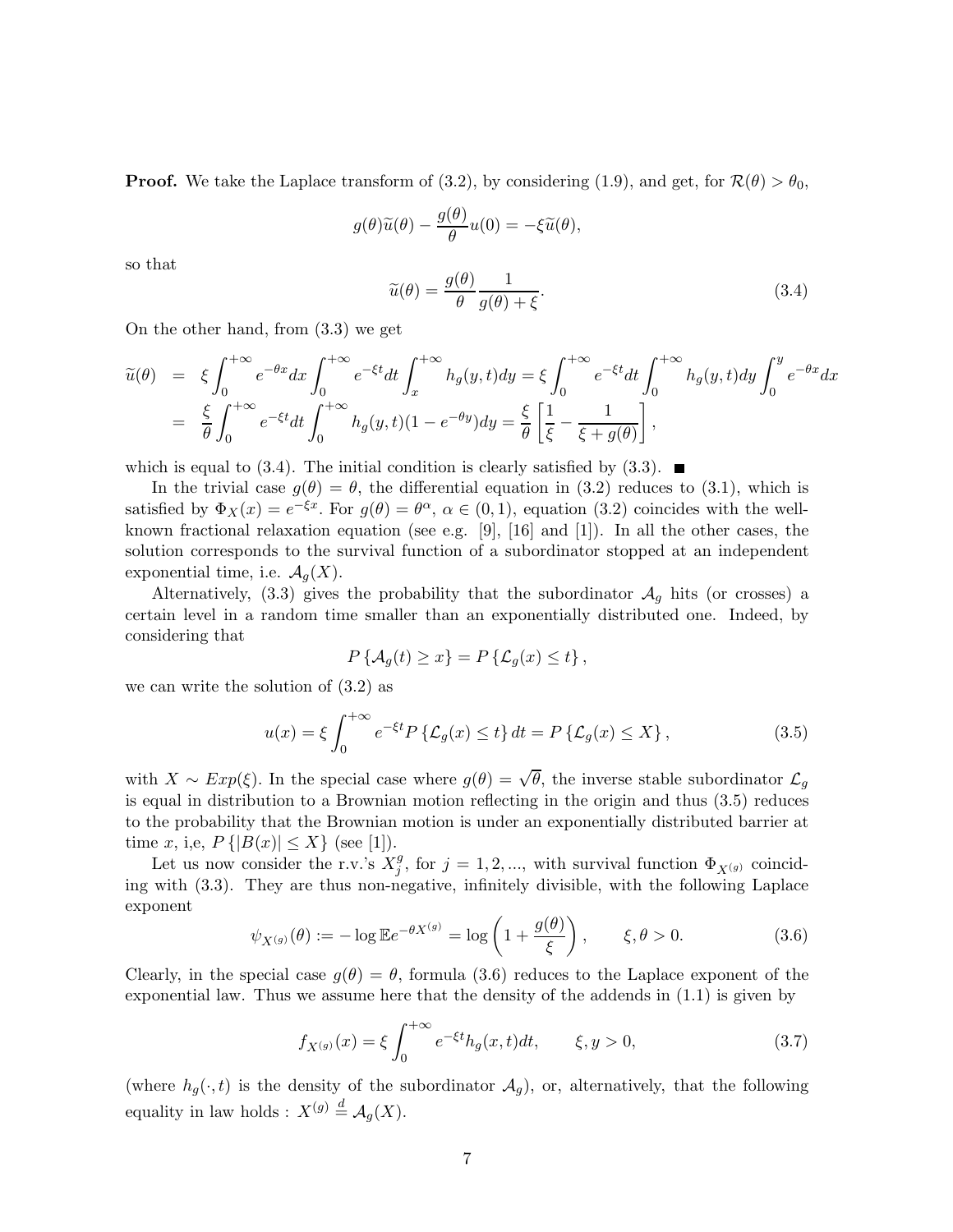Theorem 3.2 The solution to equation

$$
\frac{\partial}{\partial t}f(y,t) = -\lambda \frac{e^{\lambda t}}{\xi} \mathcal{D}_y^g \left[ f * f \right](y,t), \qquad y, t > 0,
$$
\n(3.8)

under the initial condition  $f(y, 0) = f_{X^{(g)}}(y)$ , is given by the density function of the process

$$
Y_g(t) = \sum_{j=1}^{B(t)} X_j^{(g)}, \qquad t \ge 0.
$$
\n(3.9)

**Proof.** We take the Laplace transform of  $(3.8)$ , w.r.t. y, so that we get, by considering  $(1.9)$ :

$$
\frac{\partial}{\partial t}\tilde{f}(\theta,t) = -\lambda \frac{e^{\lambda t}}{\xi}g(\theta)\left[\tilde{f}(\theta,t)\right]^2,\tag{3.10}
$$

with  $\tilde{f}(\theta,0) = \frac{\xi}{\xi + g(\theta)}$ . We can check, by differentiating, that the solution to (3.10) is equal to

$$
\widetilde{f}(\theta, t) = \frac{\xi e^{-\lambda t}}{\xi e^{-\lambda t} + g(\theta)}.
$$
\n(3.11)

On the other hand we can start from the distribution function of  $(3.9)$  which can be written  $\mathfrak{a}s$ 

$$
F_{Y_g}(y,t) := P\{Y_g(t) < y\} = \sum_{n=1}^{\infty} P(B(t) = n) F_{X_g}^{*(n)}(y),\tag{3.12}
$$

where  $F_{X_a}^{*(n)}$  $X^{*(n)}_{X_g}$  denotes the n-th convolution of  $F_{X^{(g)}}(x) := P\{X^{(g)} < x\}$ . Under the assumption of absolutely continuous and positive random addends  $X_i^{(g)}$  $j_j^{(y)}$ , for  $j = 1, 2, \ldots$ , with density  $f_{X^{(g)}}(x) := P\{X^{(g)} \in dx\}/dx$ , we can write

$$
F_{X_g}^{*(n)}(x) = \int_0^{+\infty} F_{X_g}^{*(n-1)}(x-z) f_X(z) dz.
$$

By denoting  $\widetilde{g}(\theta) := \int_0^{+\infty} e^{-\theta x} g(x) dx$  the Laplace transform of  $g : \mathbb{R}^+ \to \mathbb{R}$ , we get

$$
\widetilde{F}_{X_g}^{*(n)}(\theta) = \left[\widetilde{F}_{X_g}(\theta)\right]^n = \frac{\left[\widetilde{f}_{X_g}(\theta)\right]^n}{\theta}.
$$
\n(3.13)

Therefore we have that

$$
\widetilde{f}_{Y_g}(\theta, t) = \sum_{n=1}^{\infty} e^{-\lambda t} \left( 1 - e^{-\lambda t} \right)^{n-1} \left[ \frac{\xi}{\xi + g(\theta)} \right]^n
$$
\n
$$
= \frac{\xi e^{-\lambda t}}{\xi e^{-\lambda t} + g(\theta)},
$$
\n(3.14)

which coincides with  $(3.11)$ .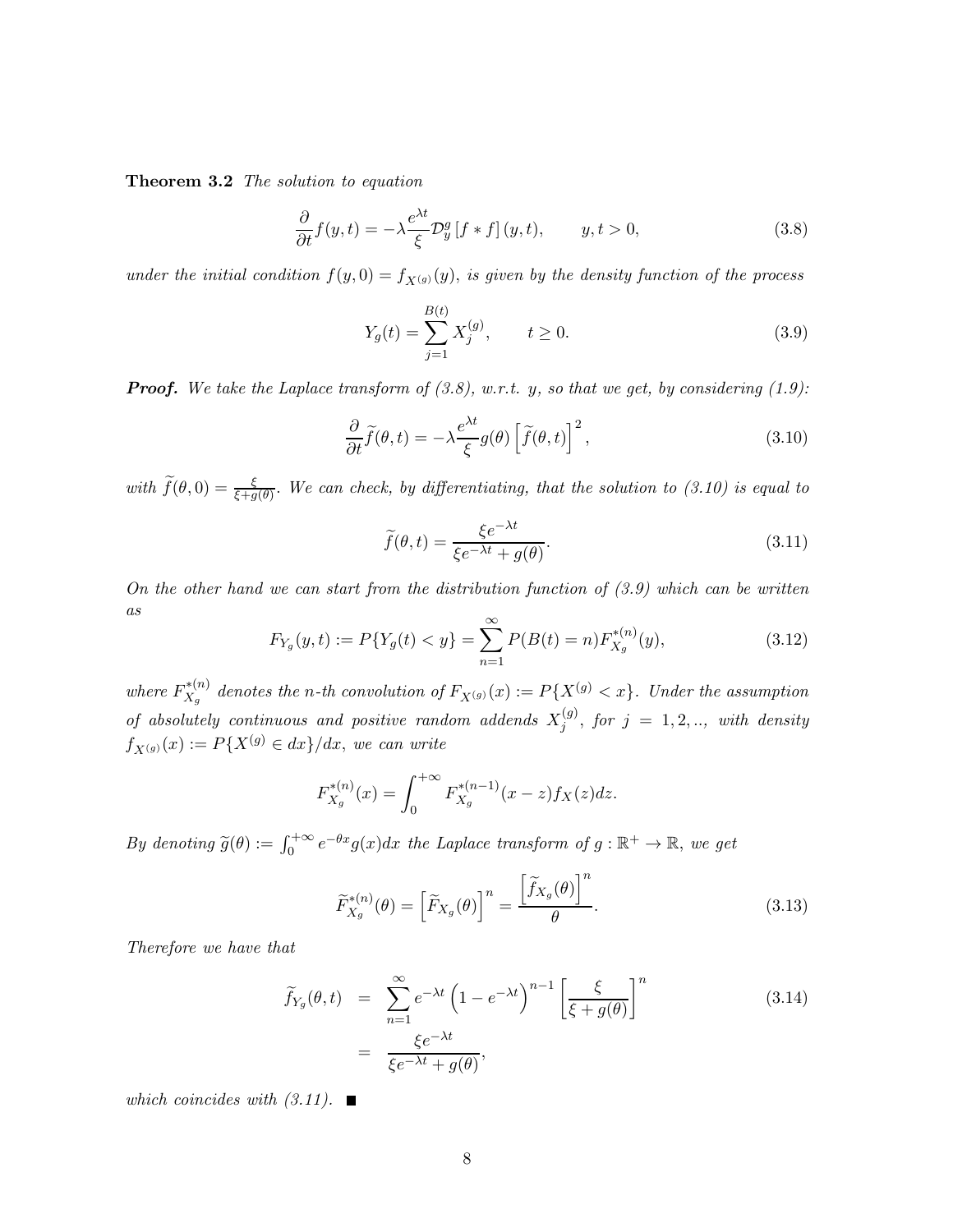As far as the first-passage time  $T_\beta$  of the process  $Y_q$  through the level  $\beta > 1$  is concerned, we can derive the general formula of the Laplace transform of its distribution function, by considering  $(1.5)$  and by taking into account  $(3.12)$  and  $(3.13)$ , as follows:

$$
\mathcal{L}[P\{T_{\beta} < t\}; \theta] = \mathcal{L}[P\{Y(t) > \beta\}; \theta] = \frac{1}{\theta} - \frac{1}{\theta} \widetilde{f}_{Y_{\beta}}(\theta, t) \tag{3.15}
$$
\n
$$
= \frac{g(\theta)}{\theta \left[e^{-\lambda t}\xi + g(\theta)\right]}.
$$

**Remark 3.1** The following time-changed representation of the process  $Y_g$  can be checked, by proving the equality of the one-dimensional distributions:

$$
Y_g(t) \stackrel{d}{=} \mathcal{A}_g(Y(t)),\tag{3.16}
$$

for any  $t \geq 0$ , where Y is the compound birth process (with exponential jumps) defined in (1.4) and supposed independent of the subordinator  $A_q$ . Indeed, the Laplace transform of  $A_q(Y(t))$ can be written, for any  $t \geq 0$ , as

$$
\mathbb{E}e^{-\theta \mathcal{A}_g(Y(t))} = \int_0^{+\infty} \mathbb{E}e^{-\theta \mathcal{A}_g(z)} f_Y(z,t) dz
$$
  
\n
$$
= \int_0^{+\infty} e^{-g(\theta)z} f_Y(z,t) dz
$$
  
\n
$$
= [by (2.3)]
$$
  
\n
$$
= \frac{\xi e^{-\lambda t}}{g(\theta) + \xi e^{-\lambda t}},
$$

which coincides with  $(3.14)$ . Thus  $(3.16)$  follows from the unicity of the Laplace transform.

### 3.1 Some special cases

#### (i) The Mittag-Leffler case

Let  $g(\theta) = \theta^{\alpha}$ , for  $\alpha \in (0, 1]$ , then the law of the addends is Mittag-Leffler of parameters  $\alpha, \xi$  and, in this special case, we can obtain an explicit and simple formula for the density of  $Y_g := Y_\alpha$ . Recall that the Mittag-Leffler function, with two parameters, is defined as

$$
E_{\beta,\gamma}(x) = \sum_{j=0}^{\infty} \frac{x^{\beta j}}{\Gamma(\beta j + \gamma)}, \qquad x, \beta, \gamma \in \mathbb{C}, \ \text{Re}(\beta), \text{Re}(\gamma) > 0. \tag{3.17}
$$

Then the density of  $X<sup>g</sup>$  can be obtained by applying the well-known formula of the Laplace transform of the Mittag-Leffler function (see [12], formula (1.9.13), for  $\rho = 1$ ), i.e.

$$
\mathcal{L}\left\{x^{\gamma-1}E_{\beta,\gamma}(Ax^{\beta});s\right\} = \frac{s^{\beta-\gamma}}{s^{\beta}-A},\tag{3.18}
$$

with Re  $(\beta)$ , Re  $(\gamma) > 0$ ,  $A \in \mathbb{R}$  and  $s > |A|^{1/\operatorname{Re}(\beta)}$ . Indeed we have

$$
f_{X^{(\alpha)}}(x) = \mathcal{L}^{-1}\left\{\frac{\xi}{\xi + \theta^{\alpha}}; x\right\} = \xi x^{\alpha - 1} E_{\alpha,\alpha}(-\xi x^{\alpha}), \qquad x, \xi > 0, \ \alpha \in (0,1], \tag{3.19}
$$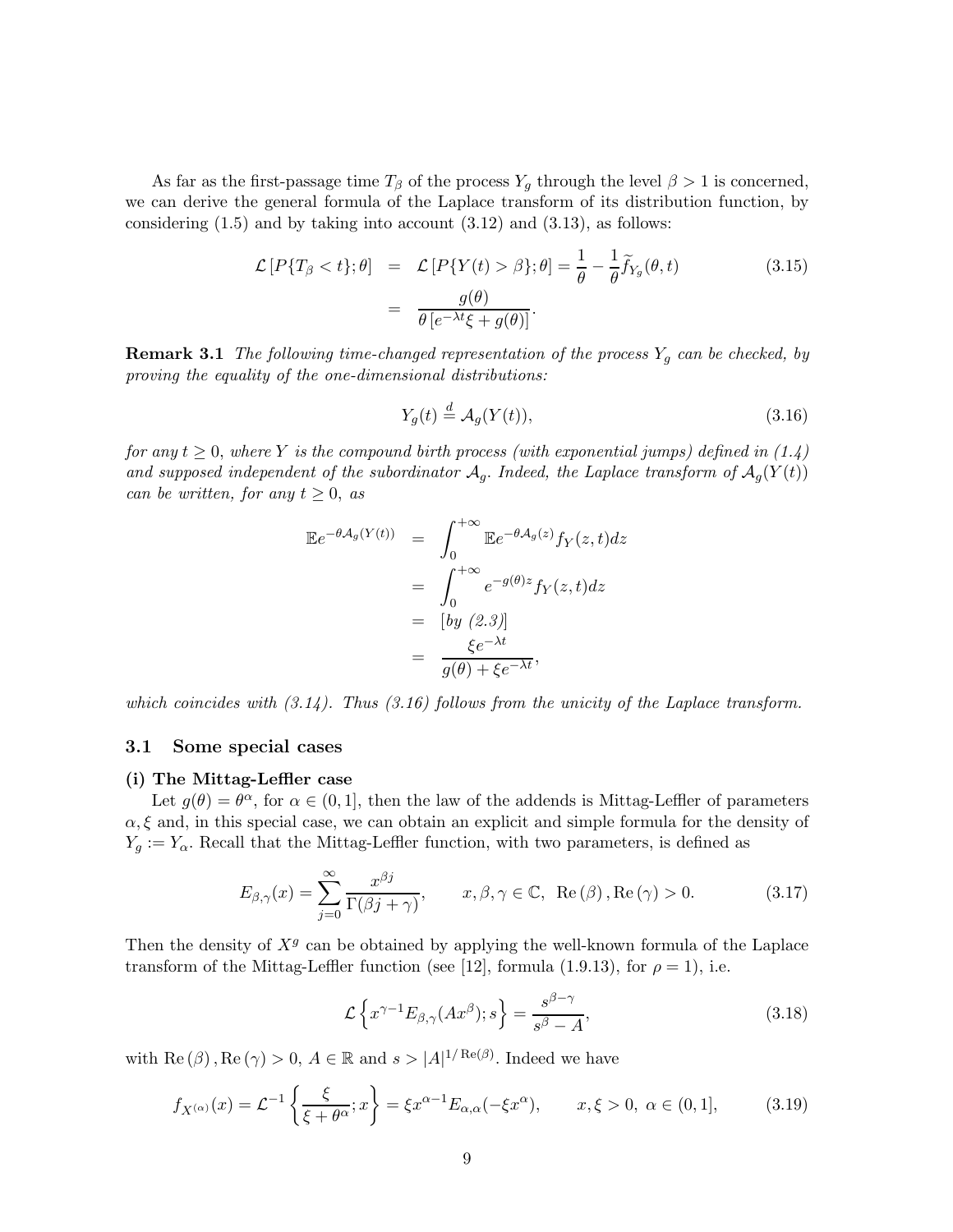which is the density of  $\mathcal{A}_{\alpha}(X)$ , where  $\mathcal{A}_{\alpha}$  is the  $\alpha$ -stable subordinator and X an independent exponential r.v. The equation (3.8), in this case, reduces to the following space-fractional differential equation of order  $\alpha$ ,

$$
\frac{\partial}{\partial t} f_{Y_{\alpha}}(y, t) = -\lambda \frac{\partial^{\alpha}}{\partial y^{\alpha}} \left[ f_{Y_{\alpha}} * f_{Y_{\alpha}} \right](y, t), \qquad y, t > 0,
$$
\n(3.20)

with initial condition  $f_{Y_\alpha}(y, 0) = \xi x^{\alpha - 1} E_{\alpha, \alpha}(-\xi y^\alpha)$ .

The derivative appearing in (3.20) is the Caputo fractional derivative defined as follows: let  $\alpha > 0$ ,  $m = |\alpha| + 1$  and assume that  $u : [a, b] \to \mathbb{R}$ ,  $b > a$ , is an absolutely continuous function, with absolutely continuous derivatives up to order m on [a, b], then, for  $x \in [a, b]$ ,

$$
\frac{d^{\alpha}}{dx^{\alpha}}u(x) := \begin{cases} \frac{1}{\Gamma(m-\alpha)} \int_{a}^{x} \frac{1}{(x-s)^{\alpha-m+1}} \frac{d^{m}}{ds^{m}} u(s) ds, & \alpha \notin \mathbb{N}_{0} \\ \frac{d^{m}}{dx^{m}}, & \alpha = m \in \mathbb{N}_{0} \end{cases}
$$
\n(3.21)

is the Caputo fractional derivative of order  $\alpha$  (see [12], p.92). Indeed, for  $g(\theta) = \theta^{\alpha}$ , we have that

$$
\mathcal{D}_x^g = \frac{d^\alpha}{dx^\alpha},\tag{3.22}
$$

as it can be checked by considering (1.8) with the Lévy measure  $\overline{\nu}(ds) = \alpha s^{-\alpha-1}ds/\Gamma(1-\alpha)$ and the tail Lévy measure  $\nu(ds) = s^{-\alpha}ds/\Gamma(1-\alpha)$  (see Remark 2.6 in [24] for details).

The density of the process (3.9), which we denote now as  $Y_{\alpha}$ , is given by

$$
f_{Y_{\alpha}}(y,t) = \xi e^{-\lambda t} y^{\alpha - 1} E_{\alpha,\alpha}(-\xi e^{-\lambda t} y^{\alpha}), \qquad y, t \ge 0, \ \alpha \in (0,1], \tag{3.23}
$$

as can be obtained by inverting the Laplace transform (3.14), by means of (3.18), with  $g(\theta) = \theta^{\alpha}$  and  $\beta = \gamma = \alpha$ .

The Mittag-Leffler r.v. has infinite moments and thus the same holds for the process  $Y_{\alpha}$ . This is confirmed by the representation  $\mathcal{A}_{\alpha}(Z)$  of the random addends, since it is well-known that the stable law has infinite moments of order greater than  $\alpha$ .

The distribution of the first-passage time through the level  $\beta > 1$  in this case can be obtained, by considering (3.15), which reduces to

$$
\mathcal{L}\left[P\{T_{\beta} < t\}; \theta\right] = \frac{\theta^{\alpha - 1}}{\theta^{\alpha} + \xi e^{-\lambda t}}.\tag{3.24}
$$

By inverting (3.24) we get

$$
P\{T_{\beta} < t\} = \begin{cases} \n0, & t \leq 0 \\ \nE_{\alpha,1}(-\xi e^{-\lambda t} \beta^{\alpha}), & t > 0 \n\end{cases} \tag{3.25}
$$

which coincides with (2.5) for  $\alpha = 1$ . The jump in the origin of (3.25) coincides with  $P\{T_\beta =$  $0$ } =  $E_{\alpha,1}(-\xi\beta^{\alpha}) = P(X^{(\alpha)} > \beta).$ 

Moreover, the previous probability converges to zero, as  $\beta$  tends to infinity, but with a power law (instead of exponentially), as can be checked by recalling the well-known asymptotic behavior of the Mittag-Leffler function (see [12], formula (1.8.11)), for  $|z| \to +\infty$ , i.e.

$$
E_{\beta,\gamma}(z) = -\sum_{k=1}^{n} \frac{z^{-k}}{\Gamma(\gamma - \beta k)} + O\left(z^{-n-1}\right), \quad n \in \mathbb{N},\tag{3.26}
$$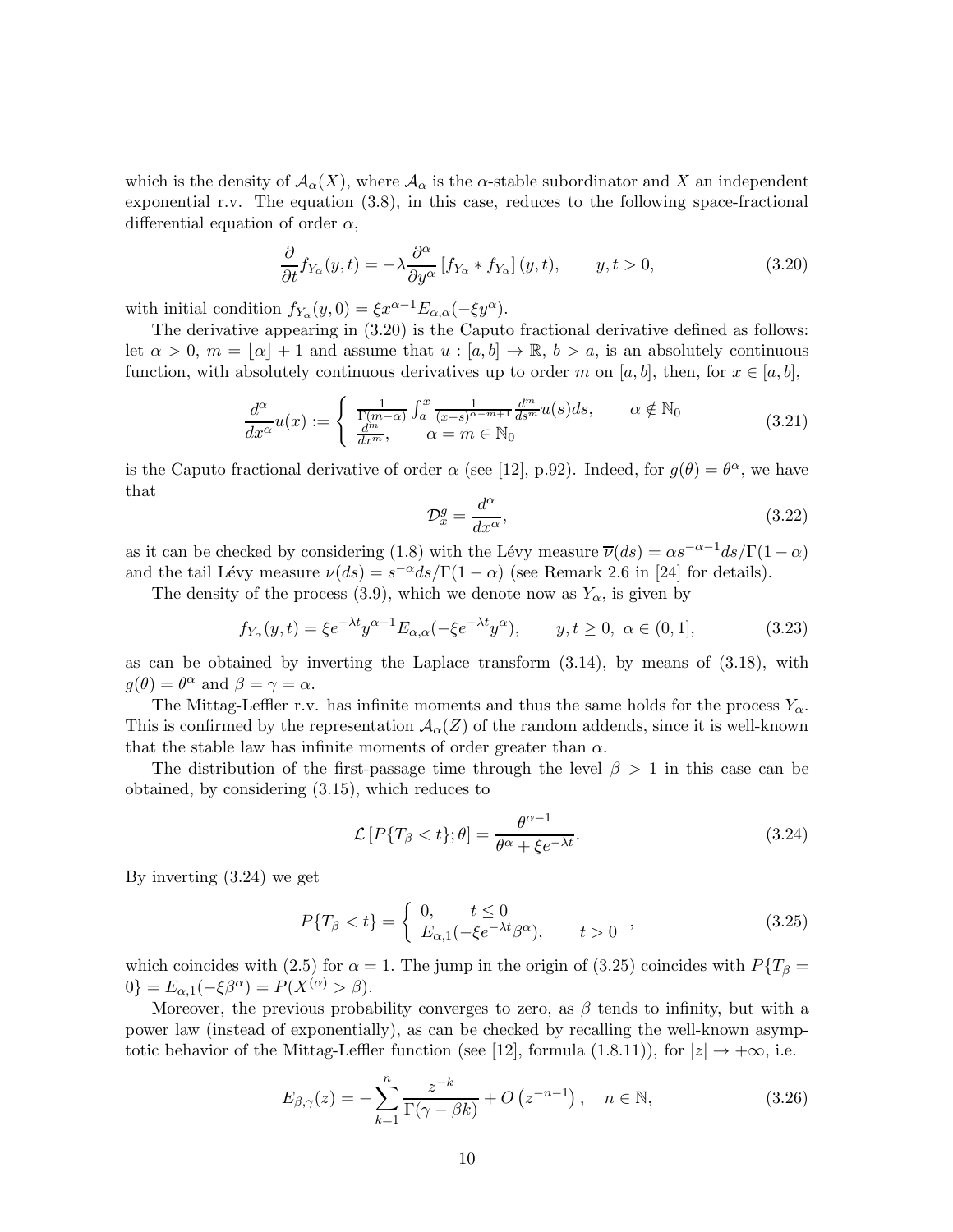where  $0 < \beta < 2$ ,  $\mu \le \arg(z) \le \pi$ ,  $\pi \beta/2 < \mu < \min{\pi, \pi \beta}$ . Thus, for  $\beta \to +\infty$ , we get  $P\{T_\beta < t\} \simeq O(\beta^{-\alpha}).$ 

The density of the absolutely continuous component is easily obtained by taking the first derivative of (3.25) and reads

$$
f_{T_{\beta}}(t) = \frac{\lambda \xi e^{-\lambda t} \beta^{\alpha}}{\alpha} E_{\alpha,\alpha}(-\xi e^{-\lambda t} \beta^{\alpha}), \qquad t > 0.
$$

We thus obtain the definition of the following fractional extension of the reflected Gumbel density

$$
f(x) = \frac{e^{-x}}{\alpha E_{\alpha,\alpha+1}(-\beta^{\alpha})} E_{\alpha,\alpha}(-e^{-x}\beta^{\alpha}), \qquad x > 0,
$$
\n(3.27)

where the normalizing constant is obtained as follows

$$
\int_0^{+\infty} e^{-x} E_{\alpha,\alpha}(-e^{-x} \beta^{\alpha}) dx = \int_0^1 E_{\alpha,\alpha}(-z \beta^{\alpha}) dz = \alpha E_{\alpha,\alpha+1}(-\beta^{\alpha}).
$$

The expected first-passage time through  $\beta$  can be obtained from (3.25), as follows:

$$
\mathbb{E}T_{\beta} = -\int_0^{+\infty} \sum_{j=1}^{\infty} \frac{(-\xi e^{-\lambda t} \beta^{\alpha})^j}{\Gamma(\alpha j + 1)} dt = \frac{\xi \beta^{\alpha}}{\lambda} \sum_{l=0}^{\infty} \frac{(-\xi \beta^{\alpha})^l (\Gamma(l+1))^2}{l! \Gamma(\alpha l + \alpha + 1) \Gamma(l+2)}
$$

$$
= \frac{\xi \beta^{\alpha}}{\lambda} {}_2 \Psi_2 \left[ -\xi \beta^{\alpha} \Big|_{\begin{array}{cc} (1,1) & (1,1) \\ (\alpha + 1, \alpha) & (2,1) \end{array}} \right]
$$

which reduces to (2.6) for  $\alpha = 1$ . Its asymptotic behavior can be obtained by applying Theorem 1.2, p.19 in [17], for  $\mu = \alpha > 0$  and  $d = \min\{-1, -1\} = -1$  and  $\alpha > 0$ , we get, for  $\beta \to +\infty$ ,

$$
\mathbb{E}T_{\beta} = \frac{\xi \beta^{\alpha}}{\lambda} H_{2,3}^{1,2} \left[ \xi \beta^{\alpha} | \begin{array}{cc} (0,1) & (0,1) \\ (0,1) & (-\alpha,\alpha) & (-1,1) \end{array} \right]
$$

$$
\simeq \frac{\xi \beta^{\alpha}}{\lambda} O((\beta^{\alpha})^{-1}) = \frac{\xi}{\lambda} O(1).
$$

Thus the expected first-passage time through the level  $\beta$  converges to the same limit of the exponential case, for any  $\alpha$ , even though the expected value of  $Y_{\alpha}$  is infinite, while it is finite for  $\alpha = 1$ .

#### (ii) The tempered case

We consider now the case  $g(\theta) = (\mu + \theta)^{\alpha} - \mu^{\alpha}$ , for  $\mu > 0$ , which is the Bernstein function of the tempered  $\alpha$ -stable subordinator  $\mathcal{A}_{\alpha,\mu}$ , for  $\alpha \in (0,1]$ . The law of the addends can be written explicitly, by the well-known relationship between the density of the tempered stable  $h_{\alpha,\mu}(x,t)$  and that of the stable itself, i.e.

$$
h_{\alpha,\mu}(x,t) = \exp\{-\mu x - \mu^{\alpha}t\}h_{\alpha}(x,t), \qquad x, t \ge 0.
$$

Since, in this case,

$$
Y_g(0) \stackrel{d}{=} \mathcal{A}_{\alpha,\mu}(X),
$$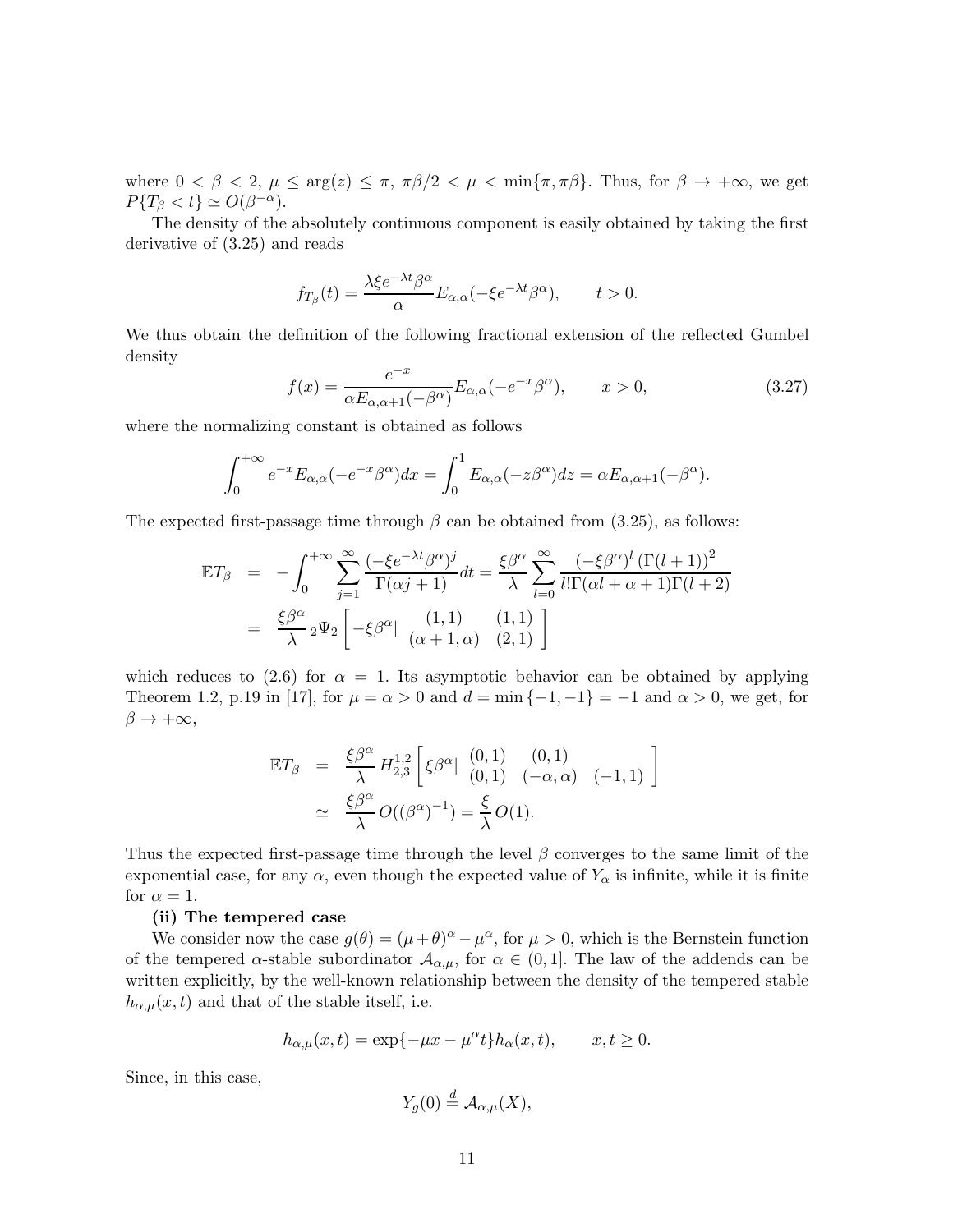where X is again exponentially distributed with parameter  $\xi$  and independent of  $\mathcal{A}_{\alpha,\mu}$ , we have that

$$
f_{X_{\mu}^{(\alpha)}}(x) = \xi e^{-\mu x} \int_0^{+\infty} e^{-\xi t - \mu^{\alpha} t} h_{\alpha}(x, t) dt = \xi e^{-\mu x} x^{\alpha - 1} E_{\alpha, \alpha}(-(\xi - \mu^{\alpha}) x^{\alpha}), \tag{3.28}
$$

which generalizes (3.19), for  $\mu \neq 1$ . Analogously to the previous case, we can write the transition density of the process  $Y_g := Y_{\alpha,\mu}$  as

$$
f_{Y_{\alpha,\mu}}(y,t) = \xi e^{-\lambda t - \mu y} y^{\alpha - 1} E_{\alpha,\alpha}(-(\xi e^{-\lambda t} - \mu^{\alpha}) y^{\alpha}), \qquad y, t \ge 0, \ \alpha \in (0,1].
$$
 (3.29)

Moreover, from Theorem 3.2, we get that  $(3.29)$  satisfies equation  $(3.20)$ , where the fractional  $\alpha$ -order Caputo derivative must be replaced by the following Caputo-type tempered derivative

$$
\frac{d^{\alpha,\mu}}{dx^{\alpha,\mu}}u(x) := \frac{\alpha\mu^{\alpha}}{\Gamma(1-\alpha)} \int_0^x \Gamma(-\alpha;\mu s) \frac{d}{ds}u(s)ds, \qquad \alpha \in (0,1), \ \mu > 0,
$$

(where  $\Gamma(\eta, x) := \int_x^{+\infty} e^{-t} t^{\eta-1} dt$  is the upper incomplete Gamma function). Indeed the tail Lévy measure reads  $\nu(ds) = \frac{\alpha \mu^{\alpha} \Gamma(-\alpha; \mu s) ds}{\Gamma(1-\alpha)}$  (see [24]). In this case, the Laplace transform of the first-passage time distribution (3.15) reduces to

$$
\mathcal{L}\left[P\{T_{\beta} < t\};\theta\right] = \frac{(\mu + \theta)^{\alpha} - \mu^{\alpha}}{\theta\left[e^{-\lambda t}\xi + (\mu + \theta)^{\alpha} - \mu^{\alpha}\right]}.\tag{3.30}
$$

By inverting (3.30) and denoting by  $\gamma(a; x) := \int_0^x e^{-t} t^{a-1} dt$  the lower incomplete Gamma function, we can write that, for  $t > 0$ ,

$$
P\{T_{\beta} \quad < \quad t\} = 1 - \frac{\xi e^{-\lambda t}}{\mu^{\alpha}} \sum_{j=0}^{\infty} \left( -\frac{\xi e^{-\lambda t} - \mu^{\alpha}}{\mu^{\alpha}} \right)^{j} \frac{\gamma(\alpha j + \alpha; \mu \beta)}{\Gamma(\alpha j + \alpha)}
$$
\n
$$
= 1 - \frac{\xi \beta^{\alpha} e^{-\lambda t}}{\mu^{\alpha}} \sum_{j=0}^{\infty} \left( -\frac{\beta^{\alpha} (\xi e^{-\lambda t} - \mu^{\alpha})}{\mu^{\alpha}} \right)^{j} E_{1, \alpha j + \alpha + 1}(\mu \beta).
$$

where we have considered formula  $(3.7)$  p.316 in [18] together with formula  $(4.2.8)$  in [10]. We now compare (in Fig.2) the pdf's of the compound birth process in the two special cases of Mittag-Leffler and tempered stable addends (given in (3.23) and (3.29), respectively) with that of the exponential case: with respect to the latter, the pdf's fall generally quicker while they have longer tails. Moreover the presence of the tempering parameter in the tempered stable case causes both an initial slower fall of the density compared to the pure  $\alpha$ -stable case and faster fall for large values of y.

In Fig.3 we explore the influence of the tempering parameter  $\mu$  for the pdf given in (3.29), in the tempered case: as expected, the greater the value of  $\mu$  the faster the fall of the tails. Finally, we compare the first crossing time probability of Y through the level  $\beta$ , in the usual three cases, i.e. exponential, stable and tempered stable, by plotting it with respect to time (in Fig.4) and to  $\beta$  (in Fig.5).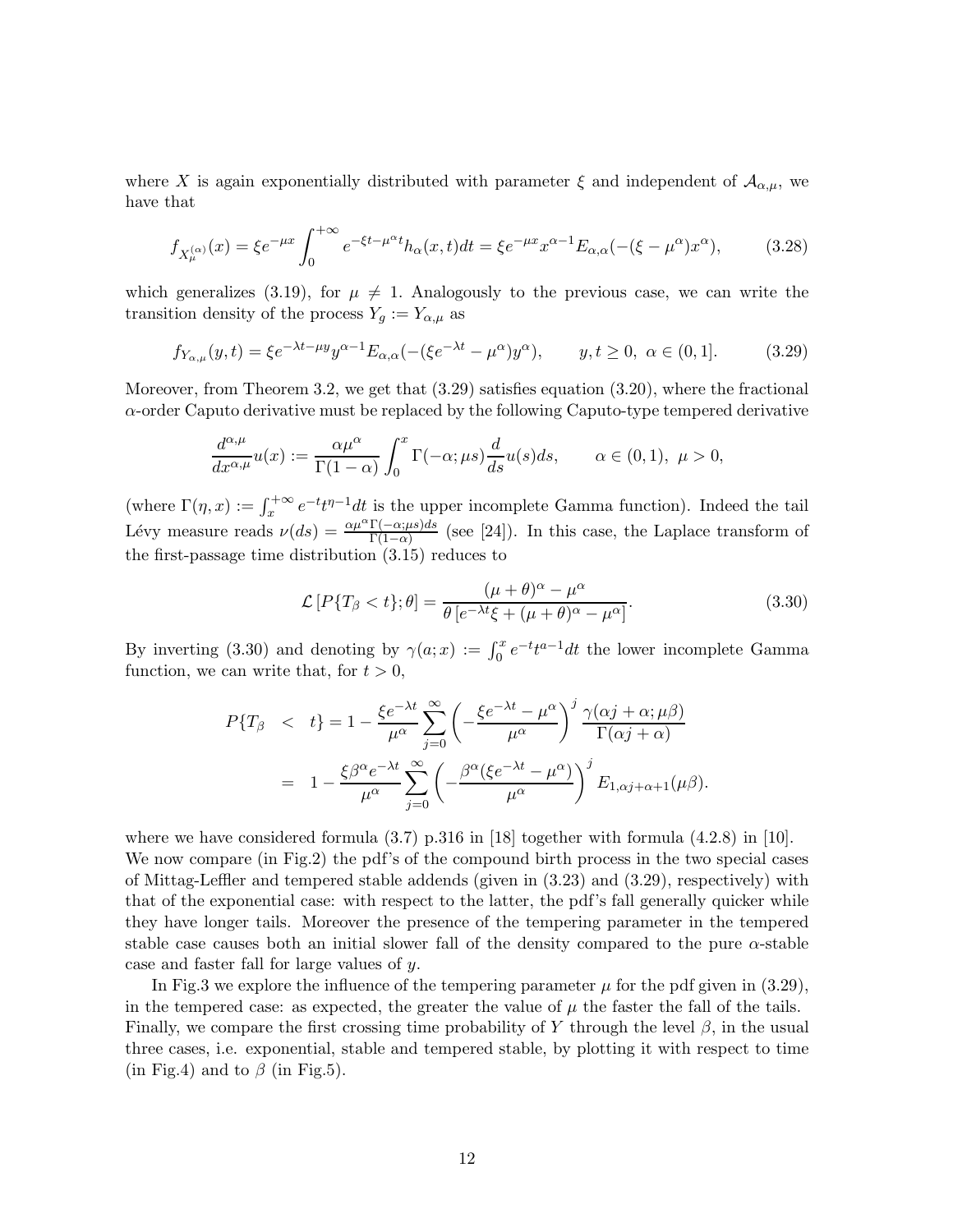

Figure 2: The pdf's of the compound birth process  $Y$ , with exponential, Mittag-Leffler and tempered stable addends: for  $t = 1, \lambda = 1, \xi = 0.5, \alpha = 0.2(a), 0.5(b), 0.8(c), \mu = 10.$ 



Figure 3: The pdf's of the compound birth process  $Y_g$ , with tempered stable addends, for different values of  $\mu$  and for  $\xi = \lambda = 1, \alpha = 0.8, t = 1$ .



Figure 4: The first crossing probability of the level  $\beta$ , for  $\mu = 5, \xi = \lambda = 1, \alpha = 0.5, t = 1$ .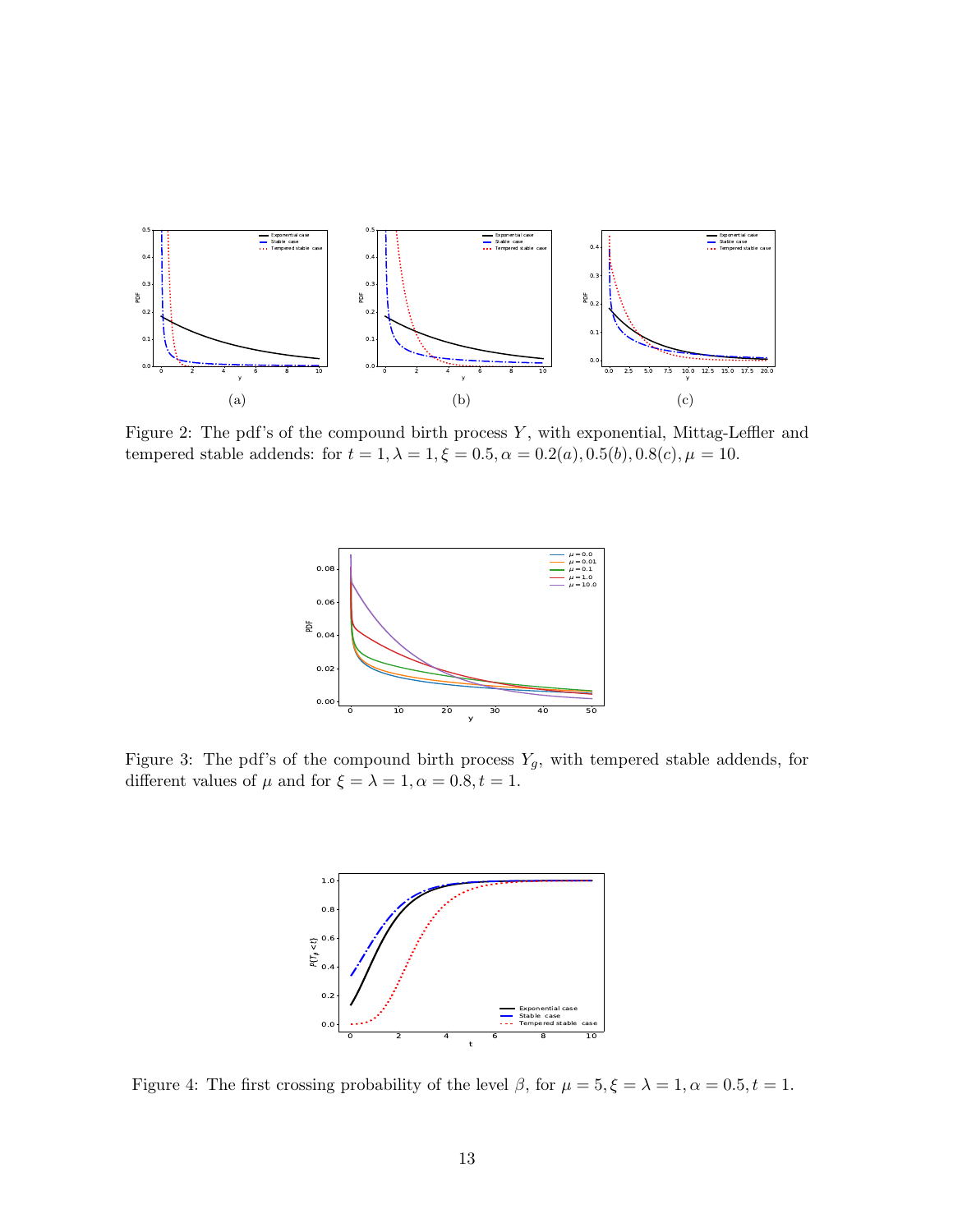

Figure 5: The first crossing probability of the level  $\beta=2$ , for  $\mu=5, \xi=\lambda=1, \alpha=0.5$ .

### (iii) The gamma case

For  $g(\theta) = \log (1 + \frac{\theta}{b})$ , for  $b > 0$ , which is the Bernstein function associated to the gamma distribution, the law of the addends  $X_{\Gamma}$  can be written as follows:

$$
f_{X_{\Gamma}}(x) = \xi e^{-bx} \int_0^{+\infty} \frac{b^t}{\Gamma(t)} x^{t-1} e^{-\xi t} dt
$$

with mean value  $\mathbb{E} X_{\Gamma} = 1/\xi b$  and Laplace transform

$$
\widetilde{f}_{X_{\Gamma}}(\theta) = \xi \int_0^{+\infty} e^{-bx - \theta x} \int_0^{+\infty} \frac{b^t}{\Gamma(t)} x^{t-1} e^{-\xi t} dt dx
$$
\n(3.31)\n
$$
= \xi \int_0^{+\infty} \left(\frac{be^{-\xi}}{b+\theta}\right)^t dt = \frac{\xi}{\log(b+\theta) - \log(be^{-\xi})}.
$$

In this case, by considering that

$$
\log\left(1+\frac{\theta}{b}\right) = \int_0^{+\infty} (1 - e^{-\theta x}) x^{-1} e^{-bx} dx,
$$

we can write the tail Lévy measure as

$$
\nu(ds) = ds \int_s^{+\infty} z^{-1} e^{-bz} dz = ds \int_{bs}^{+\infty} \omega^{-1} e^{-\omega} d\omega = E_1(bs) ds,
$$

where  $E_1(x) = -Ei(-x)$  and  $Ei(x)$  denotes the exponential integral. Thus the differential equation governing the process (1.4) coincides with (2.2) with convolution-type derivative defined as follows:

$$
\mathcal{D}_t^g u(t) := \int_0^t \frac{d}{ds} u(t-s) E_1(bs) ds.
$$

In this case the Laplace transform of the first-passage time distribution (3.15) reduces to

$$
\mathcal{L}\left[P\{T_{\beta} < t\};\theta\right] = \frac{\log(\theta + b) - \log b}{\theta\left[e^{-\lambda t}\xi + \log(\theta + b) - \log b\right]},
$$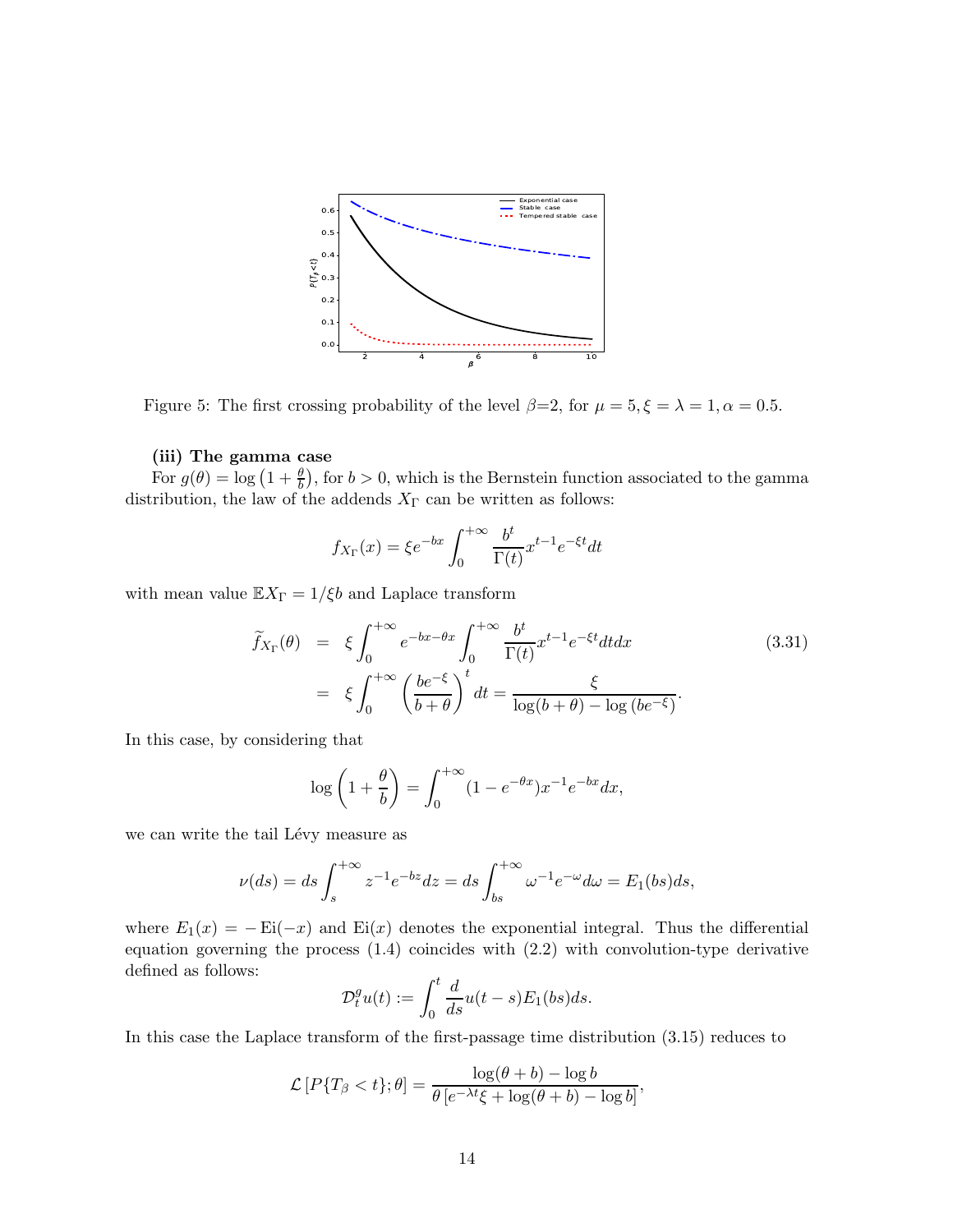which can be inverted by considering  $(3.31)$ , as follows, for  $t > 0$ :

$$
P\{T_{\beta} \quad < \quad t\} = \xi e^{-\lambda t} \int_{\beta}^{+\infty} e^{-by} \int_{0}^{+\infty} \frac{b^z}{\Gamma(z)} y^{z-1} \exp\{-\xi e^{-\lambda t} z\} dz dy
$$
\n
$$
= \quad \xi e^{-\lambda t} \int_{0}^{+\infty} \frac{\Gamma(z;\beta b)}{\Gamma(z)} \exp\{-\xi e^{-\lambda t} z\} dz.
$$

The expected first-passage time through  $\beta$  can be written as follows:

$$
\mathbb{E}T_{\beta} = \xi \int_0^{+\infty} \frac{\gamma(z;\beta b)}{\Gamma(z)} \int_0^{+\infty} e^{-\lambda t} \exp\{-\xi e^{-\lambda t} z\} dt dz
$$
  

$$
= \frac{\xi}{\lambda} \int_0^{+\infty} \frac{\gamma(z;\beta b)}{\Gamma(z)} \int_0^1 \exp\{-\xi u z\} du dz
$$
  

$$
= \frac{1}{\lambda} \int_0^{+\infty} \frac{\gamma(z;\beta b)}{\Gamma(z+1)} (1 - e^{-\xi z}) dz.
$$

By applying the monotone convergence theorem and considering that  $\frac{\gamma(z;\beta b)}{\Gamma(z+1)} \to \frac{1}{z}$ , as  $\beta \to \infty$ , it is easy to check that  $\mathbb{E}T_{\beta}$  is infinite in the limit.

#### (iv) The Poisson case

Let  $g(\theta) = \lambda(1 - e^{-\theta})$ , for  $\lambda > 0$ , which is the Bernstein function associated to the Poisson distribution and with Lévy measure  $\nu(s) = \lambda \delta(s-1)$ , where  $\delta(\cdot)$  is the Dirac's delta function. In this case, since the distribution of the addends  $X^{(\lambda)}$  is discrete and integer valued, we must adapt the notation of the previous sections: let  $p_x^{(\lambda)} := P\{X^{(\lambda)} = x\}$  denote the addends' probability mass function and let  $\widetilde{p}_X^{(\lambda)}$  $X^{(\lambda)}(0) := \sum_{x=0}^{\infty} e^{-\theta x} p_x^{(\lambda)}$ , then (3.13) must be replaced by

$$
\widetilde{F}_X^{*(n)}(\theta) = \frac{\left[\widetilde{p}_X^{(\lambda)}(\theta)\right]^n}{\theta}
$$

Moreover, formula (3.7) is substituted by

$$
p_x^{(\lambda)} = \xi \int_0^{+\infty} e^{-\xi t} P\{N(t) = x\} dt
$$

Correspondingly, we have, for  $Y_{\lambda}(t) = \sum_{j=1}^{B(t)} X_j^{(\lambda)}$  $j^{(\lambda)}$ , that  $q_x^{(\lambda)}(t) := P\{Y_\lambda(t) = x\}$  with Laplace transform

$$
\widetilde{q}_{Y}^{(\lambda)}(\theta) := \sum_{x=0}^{\infty} e^{-\theta x} q_{x}^{(\lambda)}(t) = \frac{\xi e^{-\lambda t}}{\xi e^{-\lambda t} + g(\theta)} = \frac{\xi e^{-\lambda t}}{\xi e^{-\lambda t} + \lambda (1 - e^{-\theta})}.
$$
\n(3.32)

.

It is easy to see that, in this special case, the addends follow a geometric distribution of parameter  $p = \xi/(\xi + \lambda)$ : indeed, here  $X^{(\lambda)} \stackrel{d}{=} N(X)$ , with  $X \sim Exp(\xi)$  independent of N, so that the probability mass function of  $X^{(\lambda)}$  can be written as

$$
p_x^{(\lambda)} = \xi \int_0^{+\infty} e^{-\xi t} P\{N(t) = x\} dt = \frac{\xi}{\lambda + \xi} \left(\frac{\lambda}{\lambda + \xi}\right)^x, \qquad x = 0, 1, \dots \tag{3.33}
$$

The distribution of the process  $Y_{\lambda}$  can be written, for  $y = 0, 1, ...$  and for any  $t \ge 0$ , as

$$
q_y^{(\lambda)}(t) = \frac{\xi e^{-\lambda t} \lambda^y}{y!} \int_0^{+\infty} e^{-(\xi e^{-\lambda t} + \lambda)z} z^y dz = \frac{\xi e^{-\lambda t} \lambda^y}{(\xi e^{-\lambda t} + \lambda)^{y+1}},
$$
(3.34)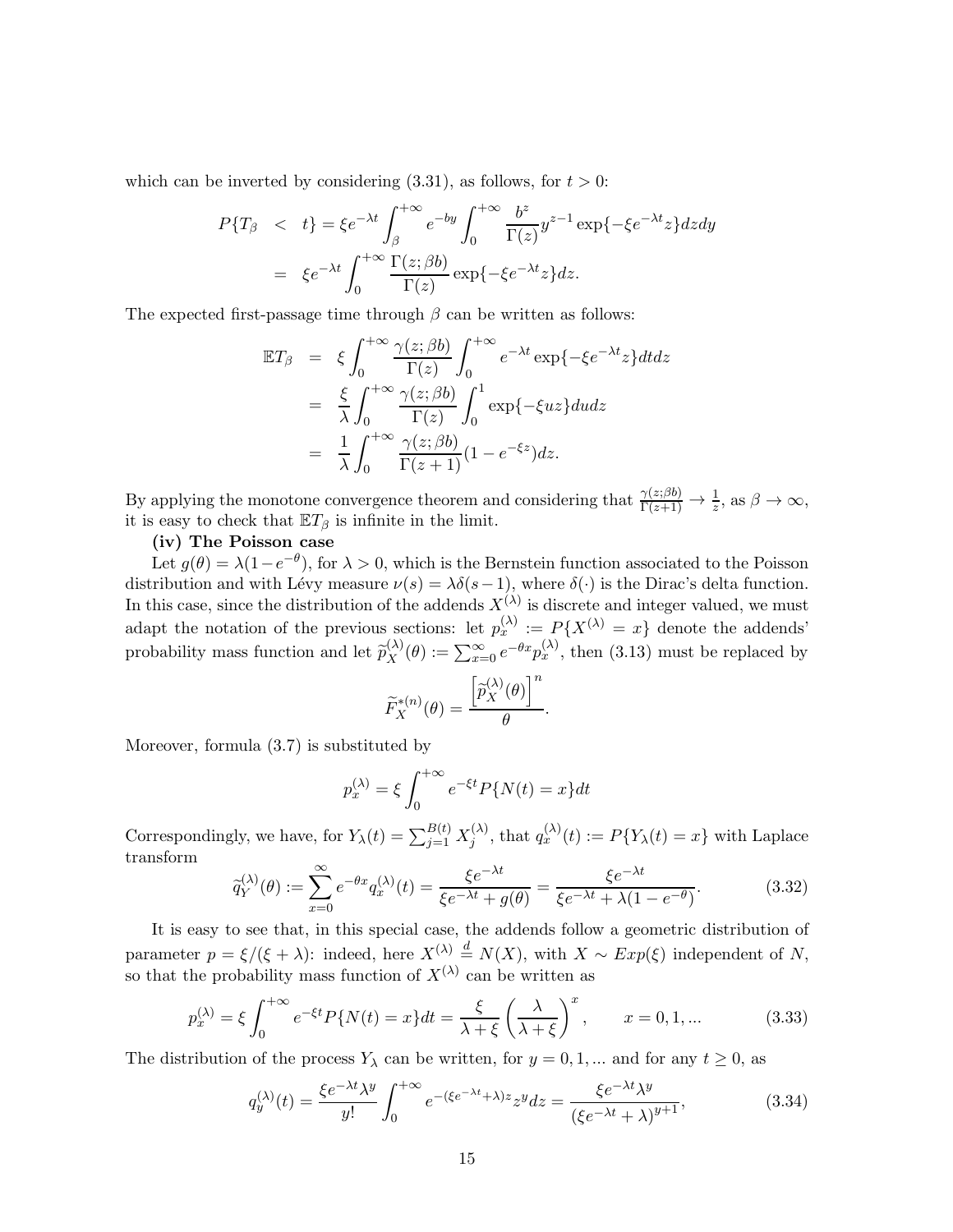which coincides with a geometric probability mass function with parameter  $p = \xi e^{-\lambda t}/(\xi e^{-\lambda t}+$  $\lambda$ ). This can be checked by evaluating the Laplace transform of (3.34), which coincides with (3.32).

The distribution function of the first-passage time through the level  $\beta$  is given by

$$
P\{T_{\beta} < t\} = \begin{cases} 0, & t \leq 0\\ \left(\frac{\lambda}{\lambda + \xi e^{-\lambda t}}\right)^{\beta + 1}, & t > 0 \end{cases}
$$

which converges to zero, for  $\beta \to +\infty$ .

As far as the differential equation satisfied by the survival function of  $N(X)$ , we can specialize the definition (1.10), by considering that  $\nu(ds) = \lambda ds \int_s^{+\infty} \delta(x-1)dx = \lambda ds 1_{(-\infty,1]}(s)$ and thus

$$
\mathcal{D}_t^g u(t) = \lambda \int_0^{t \wedge 1} \frac{d}{ds} u(t-s)ds = \lambda \begin{cases} u(t) - u(0), & t < 1 \\ u(t) - u(t-1), & t \ge 1 \end{cases}
$$

Its Laplace transform reads

$$
\int_0^{+\infty} e^{-\theta t} \lambda[u(t) - u((t-1) \vee 0)]dt
$$
\n
$$
= \lambda \widetilde{u}(\theta) - \lambda \int_0^1 e^{-\theta t} u(0) dt - \lambda \int_1^{+\infty} e^{-\theta t} u(t-1) dt
$$
\n
$$
= \lambda (1 - e^{-\theta}) \widetilde{u}(\theta) - \frac{\lambda (1 - e^{-\theta})}{\theta} u(0),
$$
\n(3.35)

which coincides with  $(1.9)$ , for this choice of  $g$ . As a consequence, by taking into account Lemma 3.1, we obtain that the survival function of the addends  $P\{\tilde{X}^{(\lambda)} \geq x\}$  satisfies the following equation (for  $x = 1, 2, ...$ )

$$
(\lambda + \xi)u(x) = \lambda u(x - 1)
$$

with  $u(0) = 1$ , as can be checked also directly by considering that  $P\{X^{(\lambda)} \geq x\} = \left(\frac{\lambda}{\lambda + x}\right)$  $λ+ξ$  $\Big)^x$ , in this case. Theorem 3.2 can be formulated as follows, with the convention that  $q_{-1}(t) = 0$ : the solution to the initial value problem

$$
\frac{\partial}{\partial t}q_y(t) = -\lambda^2 \frac{e^{\lambda t}}{\xi} \left[ (q_y(t) * q_y(t)) - (q_{y-1}(t) * q_{y-1}(t)) \right]
$$
\n
$$
= -\lambda^2 \frac{e^{\lambda t}}{\xi} [I - \Delta] \left( q_y(t) * q_y(t) \right)
$$
\n(3.36)

(with  $t \geq 0$ ,  $y = 0, 1, \dots$ , and  $q_y(0) = \frac{\xi \lambda^y}{(\xi + \lambda)^{y+1}}$ , coincides with (3.34). This can be checked either directly, by considering that  $q_y^{(\lambda)}(t) * q_y^{(\lambda)}(t) = \xi^2 e^{-2\lambda t} \lambda^y y / (\xi e^{-\lambda t} + \lambda)^{y+2}$ , or by taking the Laplace transform and verifying that the discrete analogue of (3.10) holds in this case, i.e.

$$
\frac{\partial}{\partial t}\tilde{q}_Y(\theta) = -\lambda^2 \frac{e^{\lambda t}}{\xi} (1 - e^{-\theta}) \left[\tilde{q}_Y(\theta)\right]^2, \tag{3.37}
$$

for any  $t \geq 0$ .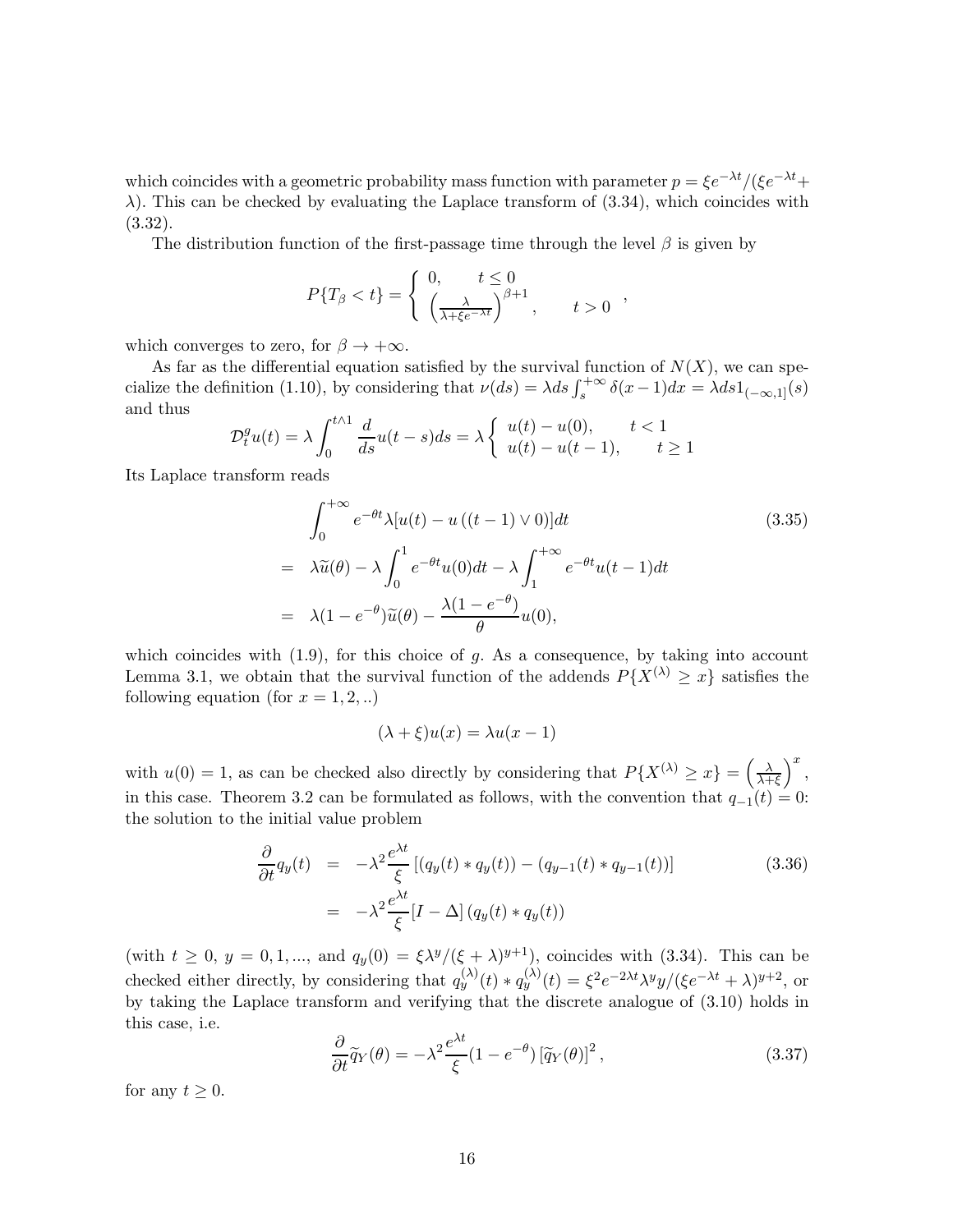# References

- [1] Beghin L., Fractional relaxation equations and Brownian crossing probabilities of a random boundary, Adv. Appl. Probab., 2012, 44, 479- 505.
- [2] Beghin, L., Macci, C., Alternative forms of compound fractional Poisson processes, Abstr. Appl. Anal., 2012, ID 747503, 30 p.
- [3] Buchak K., Sakhno L., Compositions of Poisson and gamma processes, Modern Stochastics: Theory and Applications, 2017, 4 (2), 161-188.
- [4] Cahoy D.O., Polito F., Simulation and estimation for the fractional Yule process, Methodology and Computing in Applied Probability, 2012, 14 (2), 383-403.
- [5] Cahoy D.O., Uchaikin V.V., Woyczynski W.A., Parameter estimation for fractional Poisson processes, J. Statist. Plann. Inference, 2010, 140(11), 3106-3120.
- [6] Crowder M., Multivariate Survival Analysis and Competing Risks, 2012, Taylor and Francis.
- [7] Devroye L., Random variate generation for exponentially and polynomially tilted stable distributions, ACM Trans. Model. Comput. Simul., 2009, 19(4), 1-20.
- [8] Gajda J., Wylomańska A., Time-changed Ornstein-Uhlenbeck process, J. Phys. A: Math. Theor., 2015, 48, 1-19.
- [9] Glockle W.G., Nonnenmacher T.F., Fox function representation of non-Debye relaxation processes, J Stat Phys., 1993, 71 (3/4), 741-757.
- [10] Gorenflo R. , Kilbas A.A., Mainardi F., Rogosin S.V., Mittag-Leffler Functions, Related Topics and Applications, 2014, Springer-Verlag, Berlin Heidelberg.
- [11] Hofert M., Sampling exponentially tilted stable distributions, ACM Trans. Model. Comput. Simul., 2011, 22(1) 3-11.
- [12] Kilbas A.A., Srivastava H.M., Trujillo J.J., Theory and Applications of Fractional Differential Equations, vol. 204 of North-Holland Mathematics Studies, 2006, Elsevier Science B.V., Amsterdam.
- [13] Kochubei A.N., General fractional calculus, evolution equations and renewal processes, Integral Equations Operator Theory, 2011,71, 583-600.
- [14] Lansky P., Polito F., Sacerdote L., Generalized nonlinear Yule models, J Stat Phys., 2016, 165, 661–679.
- [15] Maheshwari A., Vellaisamy P., Fractional Poisson process time-changed by L´evy subordinator and its inverse, Journal of Theoretical Probability, 2019, 32(3), 1278-1305.
- [16] Mainardi F., Mura A., Gorenflo R., Stojanović M., The two forms of fractional relaxation of distributed order, Journal of Vibration and Control, 2007, 13, (9-10), 1249-1268.